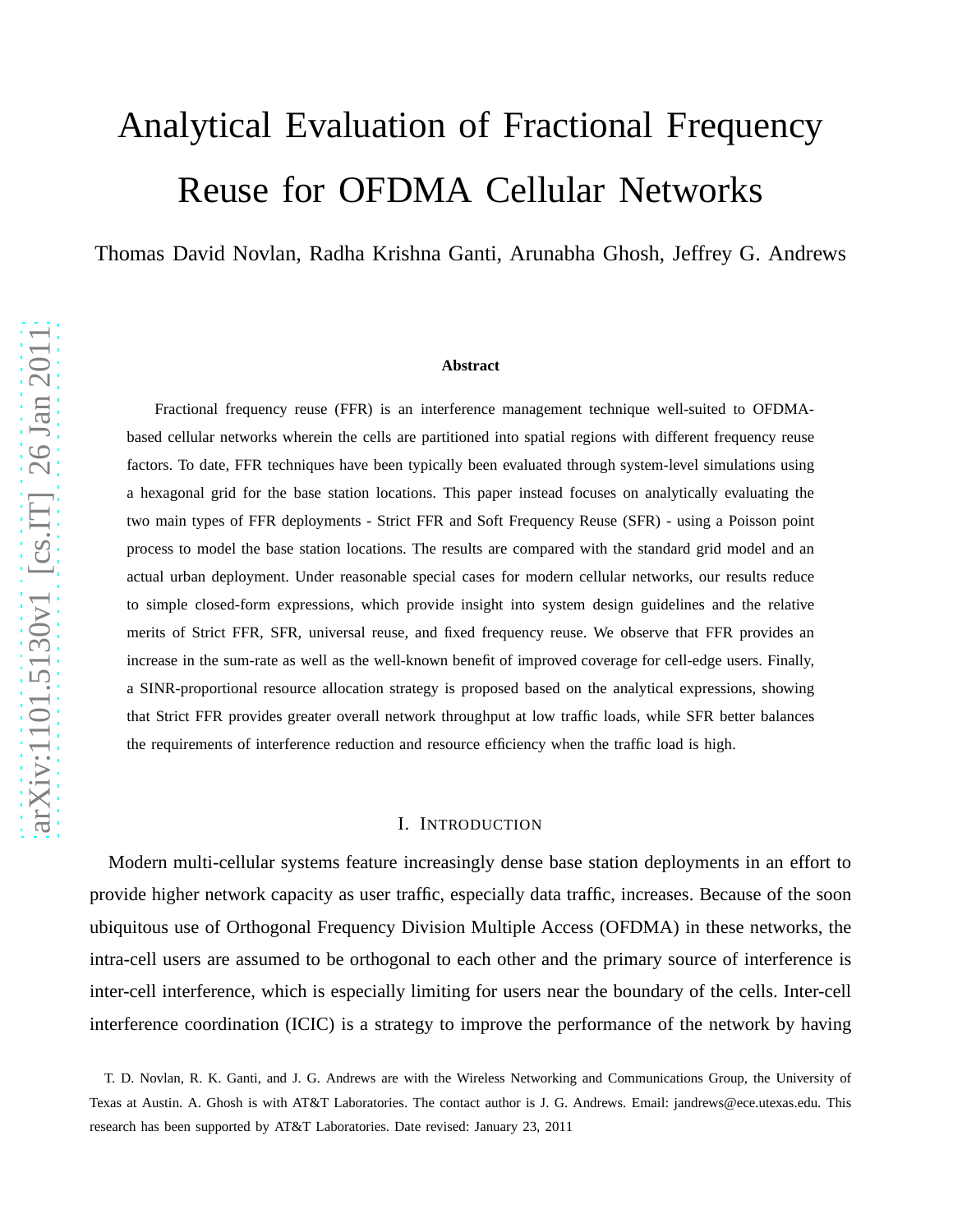each cell allocate its resources such that interference experienced in the network is minimized, while maximizing spatial reuse.

Fractional frequency reuse (FFR) has been proposed as an ICIC technique in OFDMA based wireless networks [\[1\]](#page-19-0). The basic idea of FFR is to partition the cell's bandwidth so that (i) cell-edge users of adjacent cells do not interfere with each other and (ii) interference received by (and created by) cell-interior users is reduced, while (iii) using more total spectrum than conventional frequency reuse. The use of FFR in cellular networks leads to natural tradeoffs between improvement in rate and coverage for cell-edge users and sum network throughput and spectral efficiency. Most prior work resorted to simulations to evaluate the performance of FFR, primarily because of the intractability of the hexagonal grid model of base station locations. In this paper, instead, we model the BS locations as a Poisson point process (PPP). One advantage of this approach is the ability to capture the non-uniform layout of modern cellular deployments due to topographic, demographic, or economic reasons [\[2\]](#page-19-1), [\[3\]](#page-19-2), [\[4\]](#page-19-3). Additionally, tractable expressions can be drawn from the Poisson model, leading to more general performance characterizations and intuition [\[5\]](#page-19-4).

## *A. Fractional Frequency Reuse*

There are two common FFR deployment modes: *Strict FFR* and *Soft Frequency Reuse* (SFR). While FFR can be considered in the uplink or downlink, this work focuses on the downlink since it typically supports links with greater rate requirements with a low margin for interference and additionally we can, unlike the uplink, neglect power control by assuming equal power downlinks.

*1) Strict FFR:* Strict FFR is a modification of the traditional frequency reuse used extensively in multi-cell networks [\[6\]](#page-20-0), [\[7\]](#page-20-1). Fig. [1\(](#page-21-0)a) illustrates Strict FFR for a hexagonal grid modeled deployment with a cell-edge reuse factor of  $\Delta = 3$ . Users in each cell-interior are allocated a common sub-band of frequencies while cell-edge users' bandwidth is partitioned across cells based on a reuse factor of  $\Delta$ . In total, Strict FFR thus requires a total of  $\Delta + 1$  sub-bands. Interior users do not share any spectrum with exterior users, which reduces interference for both interior users and cell-edge users.

*2) SFR:* Fig. [1\(](#page-21-0)b) illustrates a SFR deployment with a reuse factor of  $\Delta = 3$  on the cell-edge. SFR employs the same cell-edge bandwidth partitioning strategy as Strict FFR, but the interior users are allowed to share sub-bands with edge users in other cells. Because cell-interior users share the bandwidth with neighboring cells, they typically transmit at lower power levels than the cell-edge users [\[8\]](#page-20-2), [\[9\]](#page-20-3). While SFR is more bandwidth efficient than Strict FFR, it results in more interference to both cell-interior and edge users [\[10\]](#page-20-4).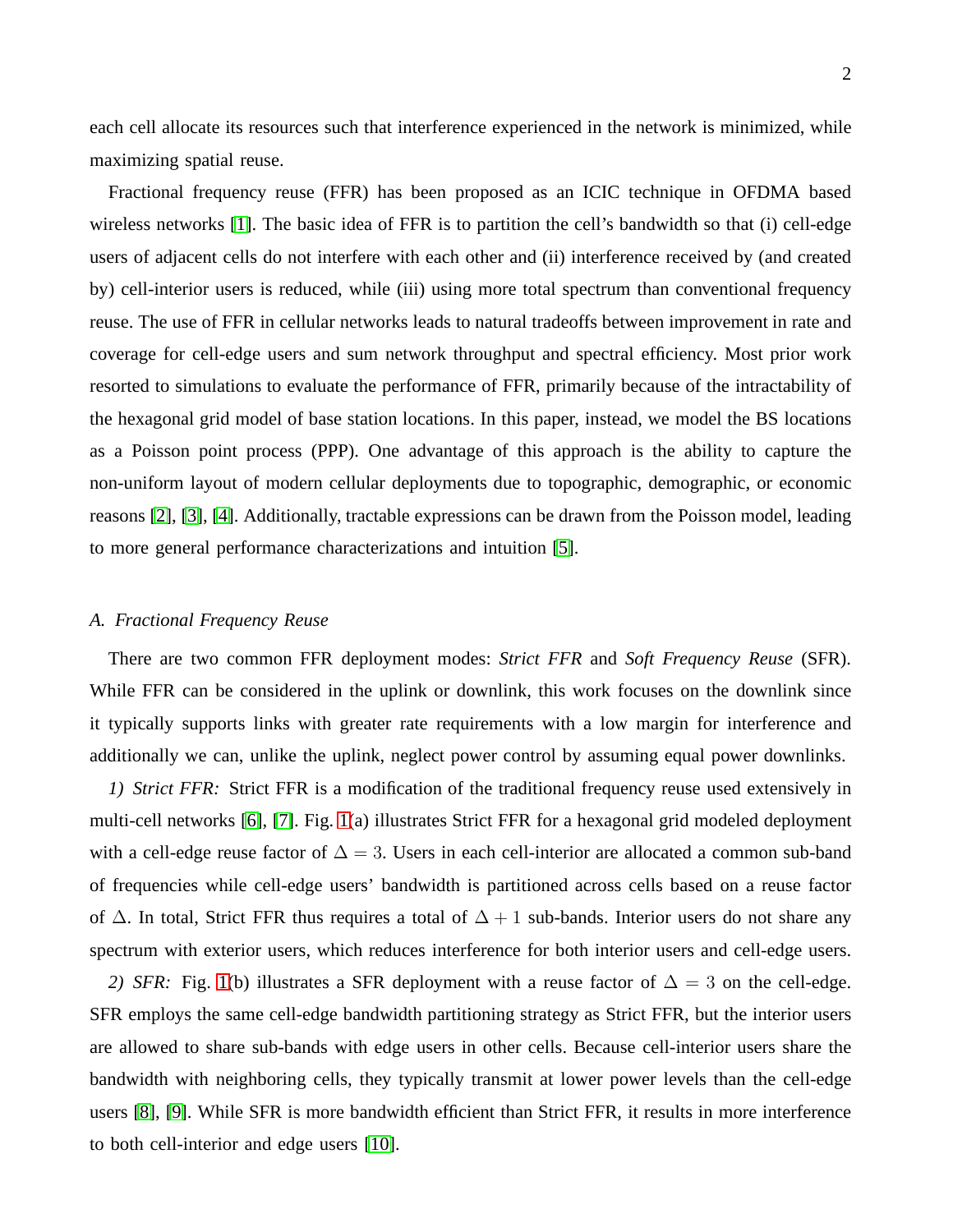## *B. Related Work and Contributions*

Recent research on FFR has focused on the optimal design of FFR systems by utilizing advanced techniques such as graph theory [\[11\]](#page-20-5) and convex optimization [\[12\]](#page-20-6) to maximize network throughput. Additional work considers scheduling [\[13\]](#page-20-7), [\[14\]](#page-20-8), [\[15\]](#page-20-9) and the authors determine the frequency partitions in a two-stage heuristic approach. These along with other related works utilize the standard equally-spaced grid model for the base stations which do not result in closed or intuitive expressions for SINR, probability of coverage (or outage), or rate, and numerical simulations are used to validate the proposed model or algorithm  $[16]$ ,  $[17]$ ,  $[18]$ ,  $[19]$ .

The primary contribution of this work is a new analytical framework to evaluate coverage probability and average rate in Strict FFR and SFR systems. These are important metrics to consider, especially for users at the cell-edge since modern cellular networks are increasingly required to provide users with high data-rate and guaranteed quality-of-service, regardless of their geographic location, instead of simply a minimum SINR which may be acceptable for applications like voice traffic. Through a comparison with an actual urban base station deployment, we show that the grid model provides an upper bound for actual performance since it idealizes real network geometry, while our framework, based on the Poisson model, is a lower bound.

In addition, by considering a special case relevant to interference-limited networks, the analytical expressions for the SINR distributions reduce to simple expressions which are a function of the key FFR design parameters. We use this analysis to develop system guidelines which show that while Strict FFR provides better coverage probability for edge users than SFR for low power control factors, a SFR system can improve its coverage performance by increasing the cell-edge user power control factor, approaching the performance of per-cell frequency reuse, without the loss in spectral efficiency that is inherent in Strict FFR. Finally, this work presents a strategy for optimally allocating frequency sub-bands to edge users for SFR and FFR based on a chosen threshold  $T_{FR}$ , which can be related to network traffic load. Numerical results show that the SINR-proportional resource allocation strategy gives insight for choosing FFR parameters that maximize sum rate over universal or per-cell reuse while efficiently allocating sub-bands to provide increased coverage to edge users for given traffic load or coverage requirements. In the next section, we provide a detailed description of the system model and our assumptions.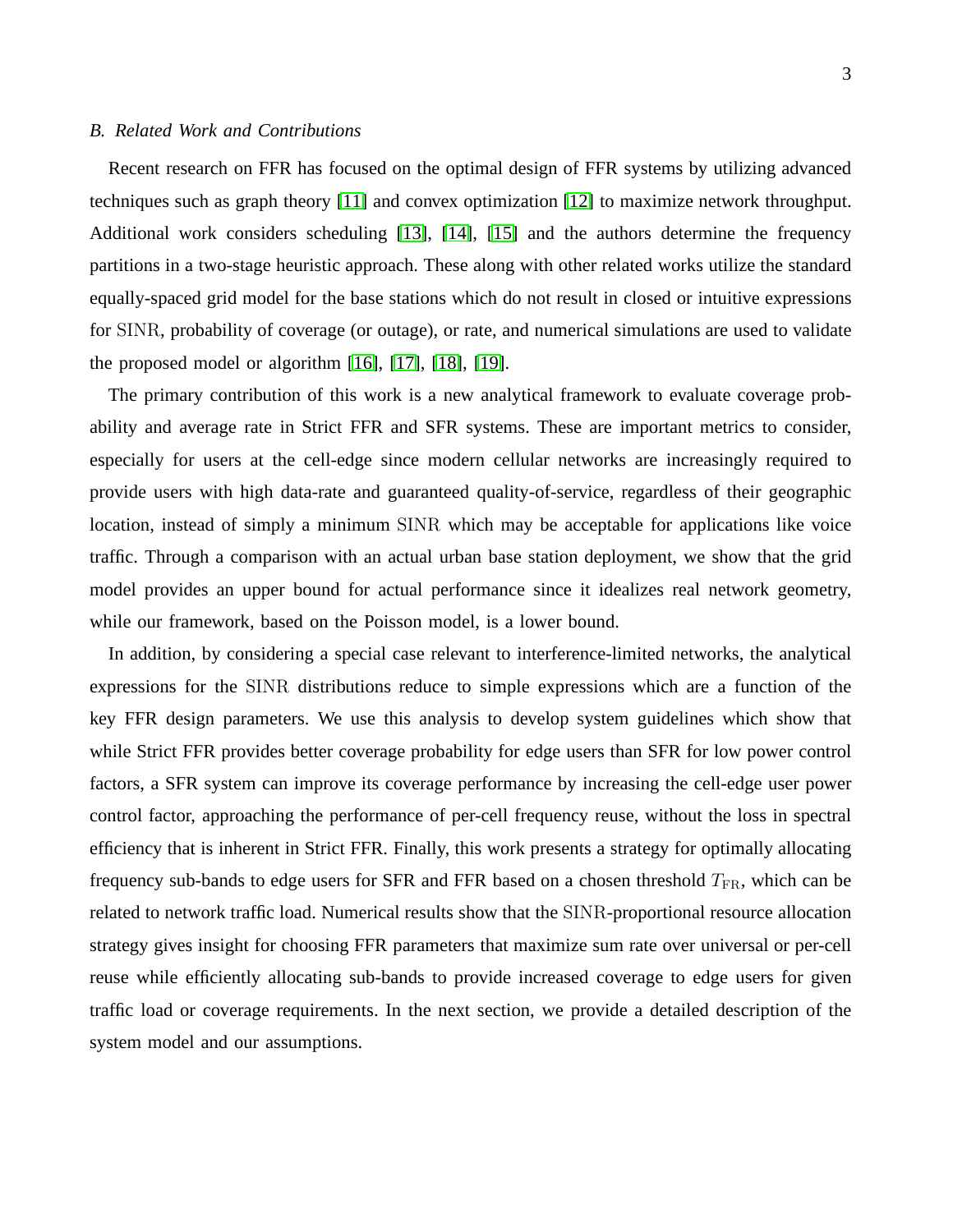#### II. SYSTEM MODEL

We consider an OFDMA cellular downlink. We assume that the mobile user is served by its closest base station. The base station locations are distributed as a spatial Poisson point process (PPP). We assume that all the BSs transmit with an equal power P. The path loss exponent is given by  $\alpha$ , and  $\sigma^2$  is the noise power. We assume that the small-scale fading between any BS z and and the typical mobile in consideration, denoted by  $g_z$ , is i.i.d exponentially distributed with mean  $\mu$  (corresponds to Rayleigh fading). The set of interfering base stations is  $\mathcal{Z}$ , i.e. base stations that use the same sub-band as user y. We denote the distance between the interfering BS  $z$  in and the mobile node in consideration y by  $R_z$ .

The associated Signal to Interference Plus Noise Ratio (SINR) is given as

<span id="page-3-0"></span>
$$
\text{SINR} = \frac{Pg_{y}r^{-\alpha}}{\sigma^2 + PI_r},\tag{1}
$$

where for an interfering BS set  $\mathcal{Z}$ ,

$$
I_r = \sum_{z \in \mathcal{Z}} g_z R_z^{-\alpha}.
$$
 (2)

In the above expression, we have assumed that the nearest BS to the mobile  $y$  is at a distance  $r$ , which is a random variable.

Additionally, Strict FFR and SFR classify two types of users: *edge* and *interior* users. These classifications come from the typical grid model assumption for the base stations in which constant SINR contours can be defined as concentric circles around the central base station [\[20\]](#page-20-14). In this work however, since the BS locations are distributed as a PPP, the term edge or interior user does not have the same geographic interpretation. Each cell is a Voronoi region with a random area [\[4\]](#page-19-3) which, as noted in [\[3\]](#page-19-2), more closely reflects actual deployments which are highly non-regular and provides a lower bound on performance metrics due to the lack of repulsion between base stations, which may be arbitrarily close together. Instead, a more general case is considered, in which a base station classifies users with average SINR less than a pre-determined threshold  $T_{FR}$  as edge users, while users with average SINR greater than the threshold are classified as interior users. Thus the FFR threshold  $T_{\text{FR}}$  is a design parameter analogous to the grid-based interior radius [\[17\]](#page-20-11).

In the case of SFR, inter-cell interference  $I_r$  no longer comes from disjoint sets of interior and edge downlinks, but can come from either set and coarse power control is typical [\[9\]](#page-20-3). To accomplish this, a power control factor  $\beta \geq 1$  is introduced to the transmit power to create two different classes,  $P_{\text{int}} = P$  and  $P_{\text{edge}} = \beta P$ , where  $P_{\text{int}}$  is the transmit power of the base station if user y is an interior user and  $P_{\text{edge}}$  is the transmit power of the base station if user y is a cell-edge user.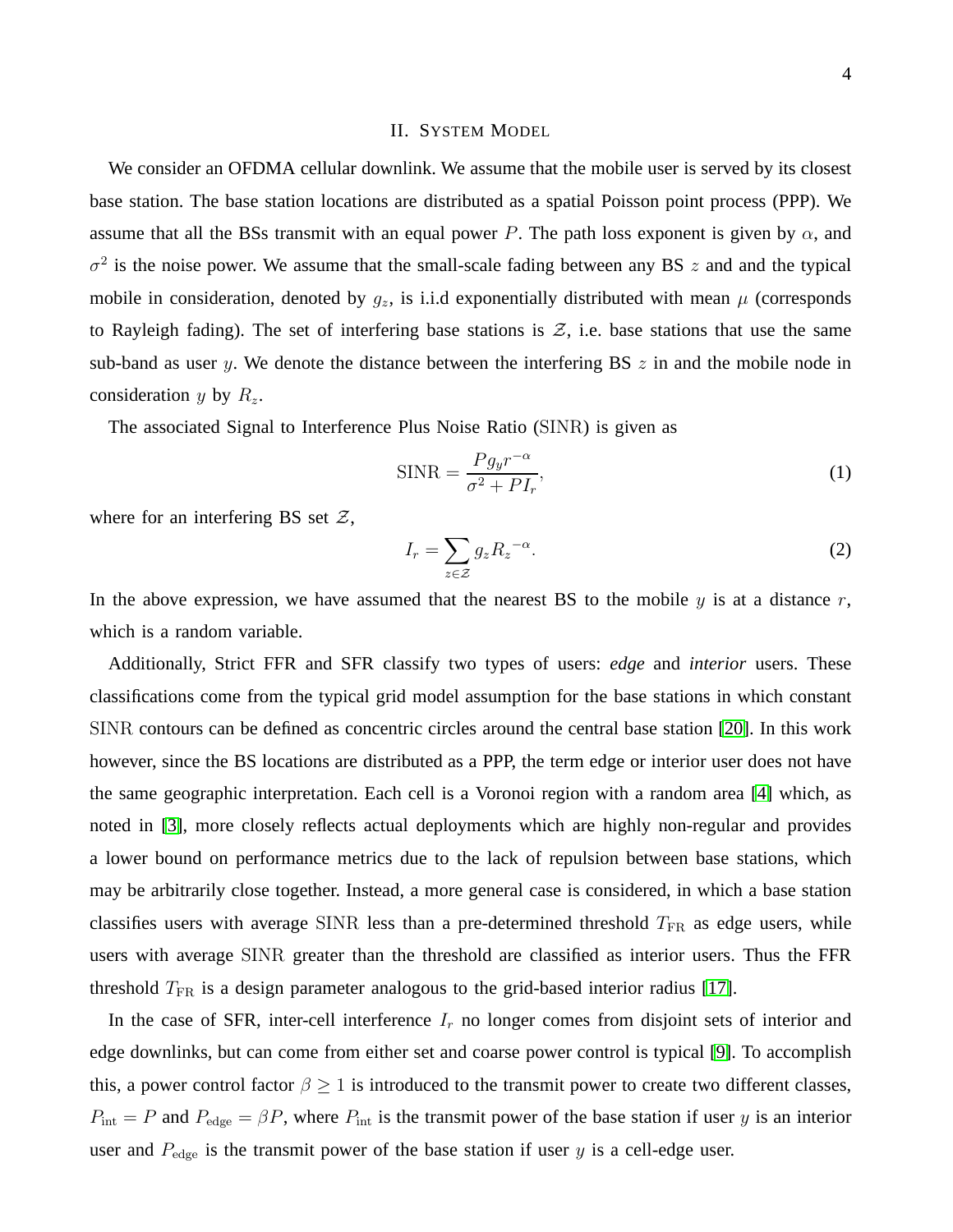The interfering base stations are also separated into two classes:  $\mathcal{I}_{int}$ , which consists of all interfering base stations transmitting to cell-interior users on the same sub-band as user  $y$  (at power  $P_{\text{int}}$ ) and  $\mathcal{I}_{\text{edge}}$ , which consists of all interfering base stations transmitting to cell-edge users on the same sub-band as user  $y$  (at power  $P_{\text{edge}}$ ). For a cell-edge user  $y$ , the resulting out-of-cell interference expression  $I_r$  with SFR is given as

<span id="page-4-2"></span>
$$
I_r = \sum_{i \in \mathcal{I}_{\text{int}}} g_i R_i^{-\alpha} + \beta \sum_{i \in \mathcal{I}_{\text{edge}}} g_i R_i^{-\alpha}
$$
 (3)

<span id="page-4-3"></span>Typical analysis of SFR uses values of 2-20 for  $\beta$ , although this choice is usually based on heuristic results [\[10\]](#page-20-4), [\[21\]](#page-20-15).

## III. COVERAGE PROBABILITY

This section presents general coverage probability expressions and numerical results for the two FFR systems. Coverage is an important metric to consider since it can have a large impact on cell-edge user QoS and when combined with resource efficiency, can give an overall picture of cell/network capacity. In the context of this paper, we define coverage probability  $p_c$  as the probability that a user's instantaneous SINR is greater than a value T:

<span id="page-4-1"></span>
$$
p_c = \mathbb{P}(\text{SINR} > T) \tag{4}
$$

This coverage probability  $p_c$  is equivalently the CCDF of the SINR for a particular reuse strategy, which we will denote as  $F(T)$ .

In the case of past work, using the grid model, base stations are assumed to be on a hexagonal or rectangular grid, allowing these expressions to be numerically computed. Also, approximations using the symmetric structure of the far-out tiers in the deployment may be employed, or a worst-case user location at the edge of the cell may be considered [\[22\]](#page-20-16). However, the results of this section take advantage of the framework recently developed in [\[5\]](#page-19-4). The base station locations are instead modeled as a Poisson point process (PPP). Despite the new source of randomness in the model, the authors of [\[5\]](#page-19-4) in Theorem 4 give a general expression for the coverage probability of a typical mobile as a function of the SINR threshold T for a given base station density  $\lambda$ , pathloss factor  $\alpha$  and  $\Delta$  number of frequency sub-bands as

<span id="page-4-0"></span>
$$
p_c(T, \lambda, \alpha, \Delta) = \pi \lambda \int_0^\infty e^{-\pi \lambda v (1 + \frac{1}{\Delta} \rho(T, \alpha)) - \mu T \frac{\sigma^2}{P} v^{\alpha/2}} dv,
$$
 (5)

where

$$
\rho(T,\alpha) = T^{2/\alpha} \int_{T^{-2/\alpha}}^{\infty} \frac{1}{1 + u^{\alpha/2}} du.
$$
\n(6)

We now provide the distribution of SINR for Strict FFR and SFR.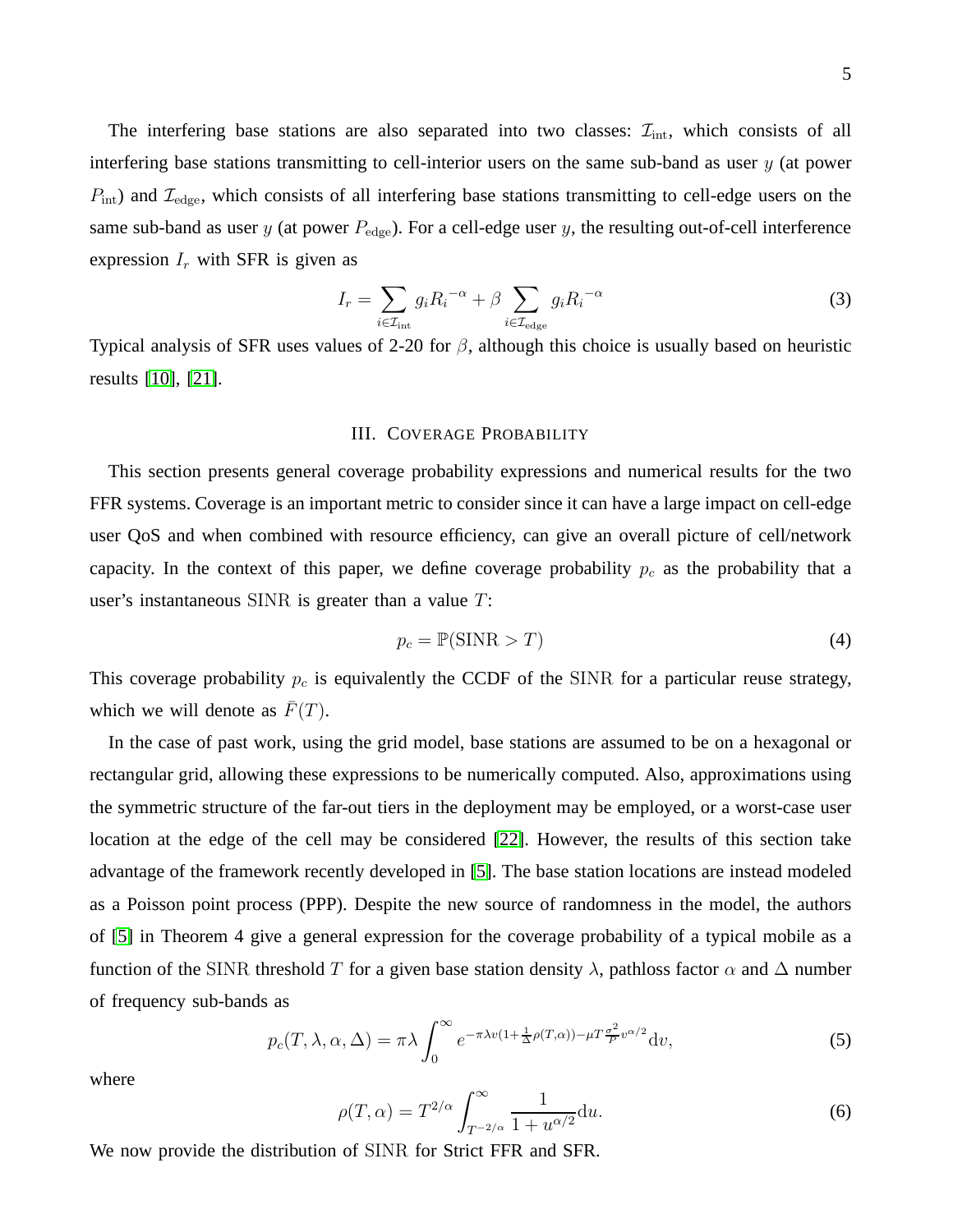#### *A. Strict FFR*

The first result using the Poisson model focuses on the SINR distribution of cell edge users. In the case of Strict FFR, these are the users who have SINR less than the reuse threshold  $T_{FR}$  on the common sub-band shared by all cells and are therefore selected by the reuse strategy to have a new sub-band allocated to them from the  $\Delta$  total available sub-bands reserved for the edge users.

<span id="page-5-1"></span>*Theorem 1 (Strict FFR, edge user):* The coverage probability of an edge user in a strict FFR system, assigned a FFR sub-band is

$$
\bar{F}_{\text{FFR,e}}(T) = \frac{p_c(T, \lambda, \alpha, \Delta) - \pi \lambda \int_0^\infty e^{-\pi \lambda v (1 + 2\xi(T, T_{\text{FR}}, \alpha, \Delta)) - \mu(T + T_{\text{FR}}) \frac{\sigma^2}{P} v^{\alpha/2}}{\lambda} dv}{1 - p_c(T_{\text{FR}}, \lambda, \alpha, 1)},
$$

where

$$
\xi(T, T_{\text{FR}}, \alpha, \Delta) = \int_1^{\infty} \left[ 1 - \frac{1}{1 + T_{\text{FR}} x^{-\alpha}} \left( 1 - \frac{1}{\Delta} \left( 1 - \frac{1}{1 + T x^{-\alpha}} \right) \right) \right] x \, dx,
$$

and  $p_c(T, \lambda, \alpha, \Delta)$  is given by [\(5\)](#page-4-0).

*Proof:* The proof is given in Appendix A.

While  $\xi(T, T_{FR}, \alpha, \Delta)$  is reminiscent of  $\rho(T, \alpha)$  given by prior results in [\[5\]](#page-19-4), it differs due to the dependence of the user's SINR before and after the assignment of the new FFR sub-band. This is from the fact that while the interference power and the user's fading values have changed, the location of the user relative to the base stations has not changed, and the thus the dominant path loss remains the same.

<span id="page-5-0"></span>Now we turn our attention to the interior users in the case of Strict FFR. The coverage probability of the inner user does not depend on  $\Delta$  since the user is allocated a sub-band shared by all base stations.

*Theorem 2 (Strict FFR, interior user):* The coverage probability of the interior user with Strict FFR is

$$
\bar{\mathrm{F}}_{\mathrm{FFR,i}}(T)) = \frac{p_c(\max\{T, T_{\mathrm{FR}}\}, \lambda, \alpha, 1)}{p_c(T_{\mathrm{FR}}, \lambda, \alpha, 1)},
$$

and  $p_c(T, \lambda, \alpha, \Delta)$  is given by [\(5\)](#page-4-0).

*Proof:* Starting from [\(4\)](#page-4-1) and applying Bayes' rule,

$$
\bar{\mathrm{F}}_{\mathrm{FFR},i}(T) = \mathbb{P}\left(\frac{P\hat{g}_y r^{-\alpha}}{\sigma^2 + P I_r} > T \mid \frac{P g_y r^{-\alpha}}{\sigma^2 + P I_r} > T_{\mathrm{FR}}\right)
$$

**The Co**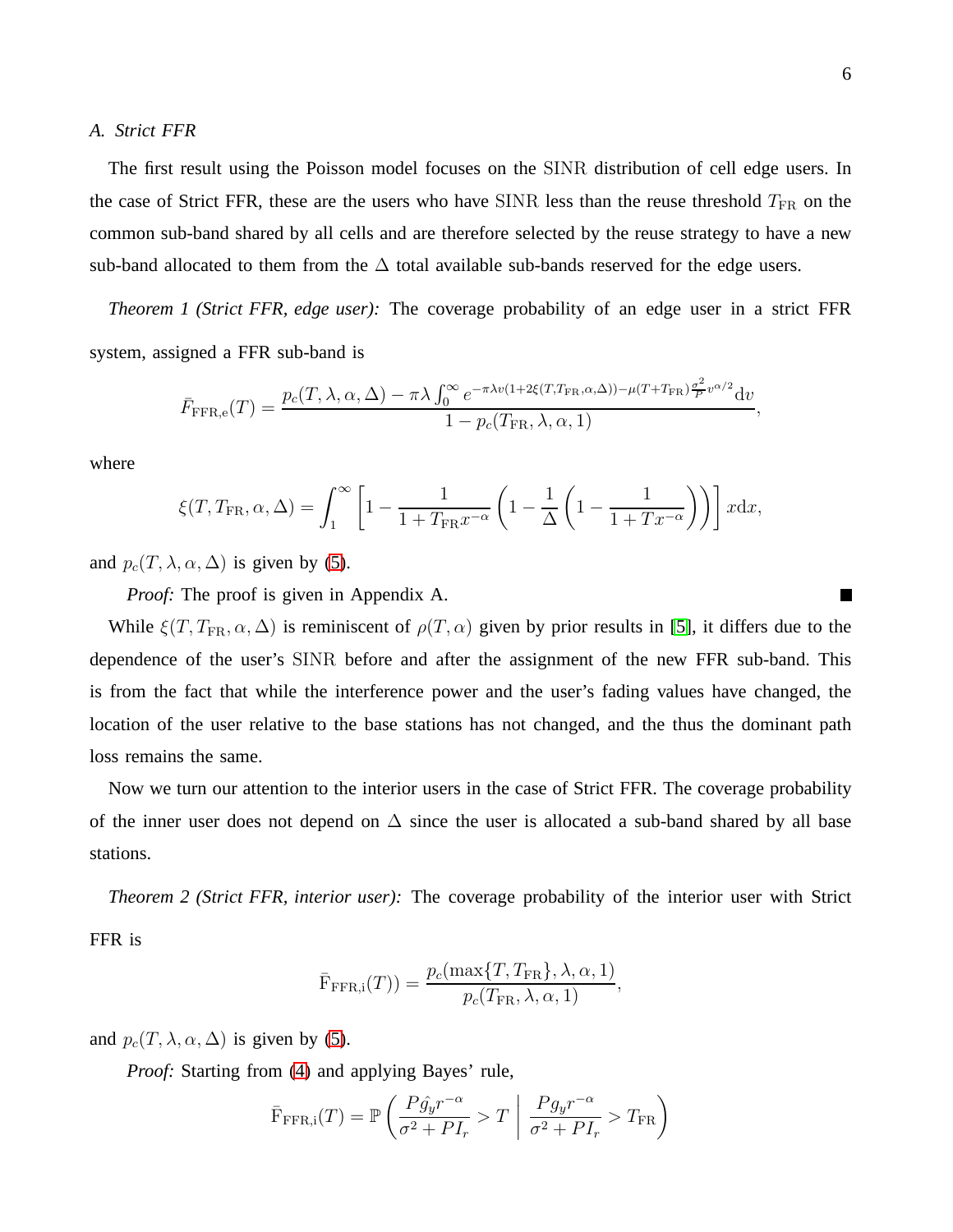$$
= \frac{\mathbb{P}\left(\frac{Pg_{y}r^{-\alpha}}{\sigma^2 + PI_r} > \max\{T, T_{FR}\}\right)}{\mathbb{P}\left(\frac{Pg_{y}r^{-\alpha}}{\sigma^2 + PI_r} > T_{FR}\right)}
$$

$$
= \frac{p_c(\max\{T, T_{FR}\}, \lambda, \alpha, 1)}{p_c(T_{FR}, \lambda, \alpha, 1)}.
$$

The max $\{T, T_{FR}\}$  term in the numerator is a result of interior users having SINR  $\geq T_{FR}$  by definition. Also, because the interior users of all the cells share the same sub-band, the SINR CCDF is closely related to the results of [\[5\]](#page-19-4) for users with no frequency reuse.

## *B. SFR*

There are two major differences between SFR and Strict FFR. One is the use of power control, rather than frequency reuse for the edge users, controlled by the design parameter  $\beta$ . Additionally, the base stations can reuse all sub-bands, but apply  $\beta$  to only one of the  $\delta$  sub-bands. The interference power is given by [\(3\)](#page-4-2), thus the interference term is denoted as  $\eta P I_r$  where  $\eta = (\Delta - 1 + \beta)/\Delta$ is the effective interference power factor, consolidating the impact of interference from the higher and lower power downlinks. We now consider the CCDF for SFR starting again with edge users, followed by the interior user case.

<span id="page-6-0"></span>*Theorem 3 (SFR, edge user):* The coverage probability of an SFR edge user whose initial SINR is less than  $T_{\text{FR}}$  is

$$
\bar{\mathrm{F}}_{\mathrm{SFR},e}(T) = \frac{p_c(\frac{\eta T}{\beta}, \lambda, \alpha, \Delta) - \pi \lambda \int_0^\infty e^{-\pi \lambda v (1 + 2\xi(T, T_{\mathrm{FR}}, \alpha, \Delta, \eta, \beta)) - \mu \eta(\frac{T}{\beta} + T_{\mathrm{FR}}) \frac{\sigma^2}{\beta P} v^{\alpha/2}}{\lambda} dv}{1 - p_c(T_{\mathrm{FR}}, \lambda, \alpha, \Delta)},
$$

where

$$
\xi(T, T_{\text{FR}}, \alpha, \Delta, \eta, \beta) = \int_1^{\infty} \left[1 - \frac{1}{1 + \eta T_{\text{FFR}} x^{-\alpha}} \left(\frac{1}{1 + \frac{\eta T}{\beta} x^{-\alpha}}\right)\right] x \, dx.
$$

*Proof:* The proof is given in Appendix B.

The expressions only differ slightly from Strict FFR. The inclusion of  $\eta$  and  $\beta$  can be viewed as creating effective SINR and FFR thresholds  $\frac{\eta T}{\beta}$  and  $\eta T_{\text{FR}}$  respectively.

For SFR, the CCDF of the interior user,  $\overline{F}_i(T)$  is found in the same manner as Strict FFR. *Theorem 4 (SFR,interior user):*

$$
\bar{\mathrm{F}}_{\mathrm{SFR,i}}(T) = \frac{p_c(\eta \max\{T, T_{\mathrm{FR}}\}, \alpha, 1)}{p_c(\eta T_{\mathrm{FR}}, \alpha, 1)}.
$$

 $\blacksquare$ 

**The Co**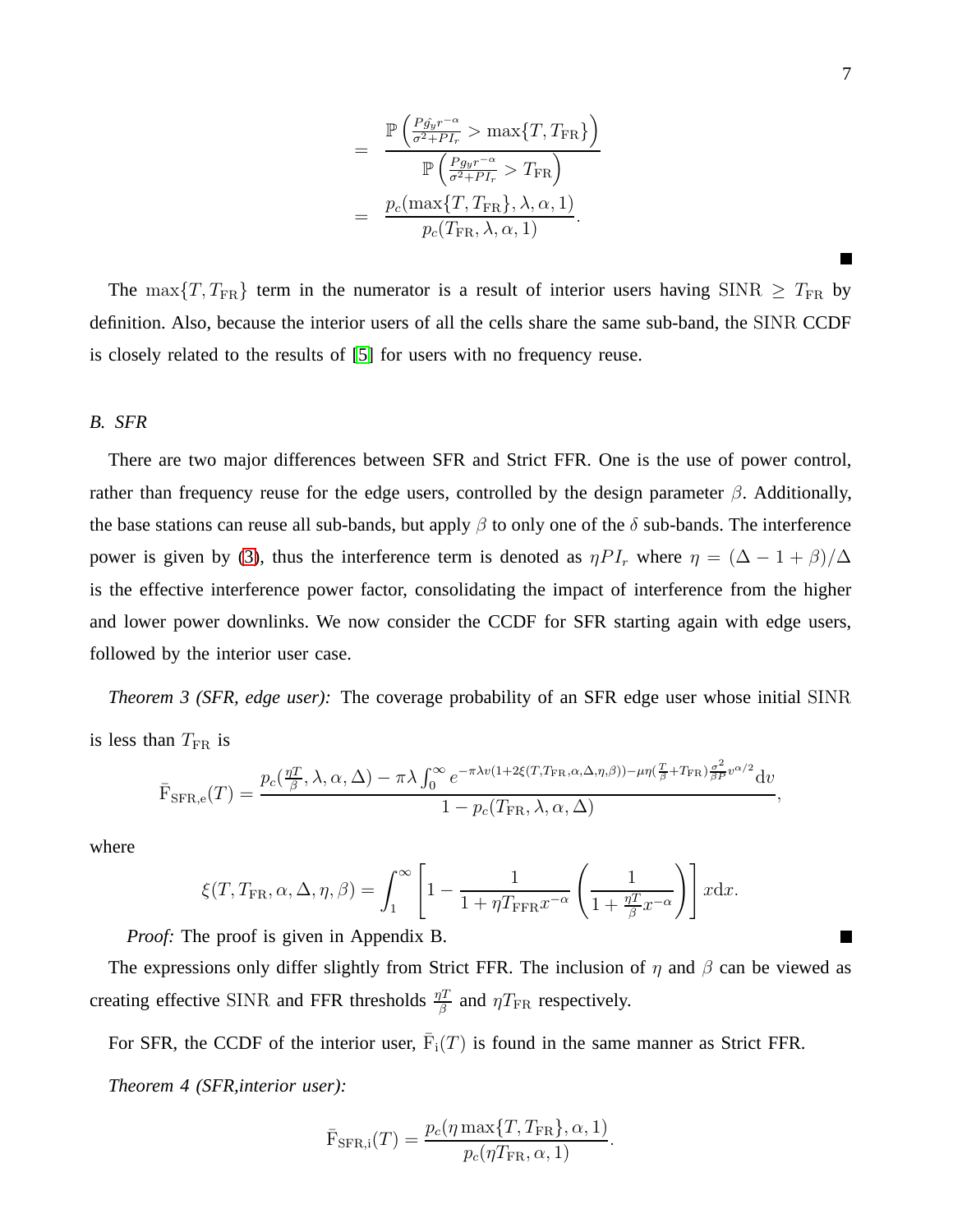*Proof:* Follows from the definition of  $F_{\text{SFR,i}}(T)$ , and Theorem [2.](#page-5-0)

<span id="page-7-1"></span>Again, the CCDF is similar in structure to the Strict FFR case. Also, since for interior users there is no extra  $\beta$  power control in their transmit power, only the effective interference power factor  $\eta$ remains in the expressions.

#### IV. DISCUSSION OF THE MODEL

In this section we present a special case where the coverage probability results of Section [III](#page-4-3) can be significantly further simplified. As we will see, this allows much clearer insight into the performance of cell-edge users, something not previously possible with the grid model. We also provide a discussion of intuitive lower and upper bounds of the SINR distribution for edge users under SFR as well as a numerical comparison with the grid model and actual base station deployments for the different reuse strategies.

#### <span id="page-7-0"></span>*A. Strict FFR: No-noise and*  $\alpha = 4$

In the case of  $\alpha = 4$  and no noise, closed form expressions can be derived for the edge user coverage probability. In the case of Strict FFR, when  $T \neq T_{\text{FR}}$ ,

$$
\bar{F}_{\text{FFR,e}}(T) = \frac{1 + \rho(T_{\text{FR}}, 4)}{\rho(T_{\text{FR}}, 4)} \left( \frac{1}{1 + \frac{1}{\Delta}\rho(T, 4)} - \frac{1}{1 + 2\xi(T, T_{\text{FR}}, \lambda, 4, \Delta)} \right)
$$
(7)

where

$$
\xi(T, T_{\text{FR}}, \lambda, 4, \Delta) = \frac{2T^{3/2} \arctan(\frac{1}{\sqrt{T}}) - \left(2 \arctan(\frac{1}{\sqrt{T_{\text{FR}}}})\right) \left(T_{\text{FR}}^{3/2} \Delta - \left(T\sqrt{T_{\text{FR}}}\right)(1+\Delta)\right)}{4\Delta(T_{\text{FR}} - T)} - \frac{\pi (T^{3/2} + T_{\text{FR}}^{3/2})\Delta + (\pi T\sqrt{T_{\text{FR}}})(1-\Delta)}{4\Delta(T_{\text{FR}} - T)}.
$$
\n(8)

We also note that for  $\alpha = 4$  and no noise,  $\rho(T, 4)$  has a closed form as well [\[5\]](#page-19-4). However, when  $T = T_{\text{FR}}$ , the expression has an indeterminate form. By evaluating the limit  $T \rightarrow T_{\text{FR}}$ , this simplifies to

$$
\xi(T, T_{\text{FR}}, \lambda, 4, \Delta) = \frac{\sqrt{T_{\text{FR}}}\pi (2\Delta + 1)}{8\Delta} + \frac{2T_{\text{FR}}}{8(T_{\text{FR}} + 1)\Delta} - \frac{\sqrt{T_{\text{FR}}}(2\Delta + 1)\cot^{-1}(\sqrt{T_{\text{FR}}})}{4\Delta}.
$$
 (9)

As a result of the assumptions, corresponding to interference-limited, urban cellular networks [\[23\]](#page-20-17), we see that the SINR distribution of Strict FFR edge users are simply a function of the SINR threshold  $T$  and the reuse threshold  $T_{FR}$ . The reuse threshold determines whether a user is switched to a reuse-∆ sub-band. Although not given here, it is clear that the same applying this special case to the interior users would result in similarly closed form and simple expressions.

**Tale**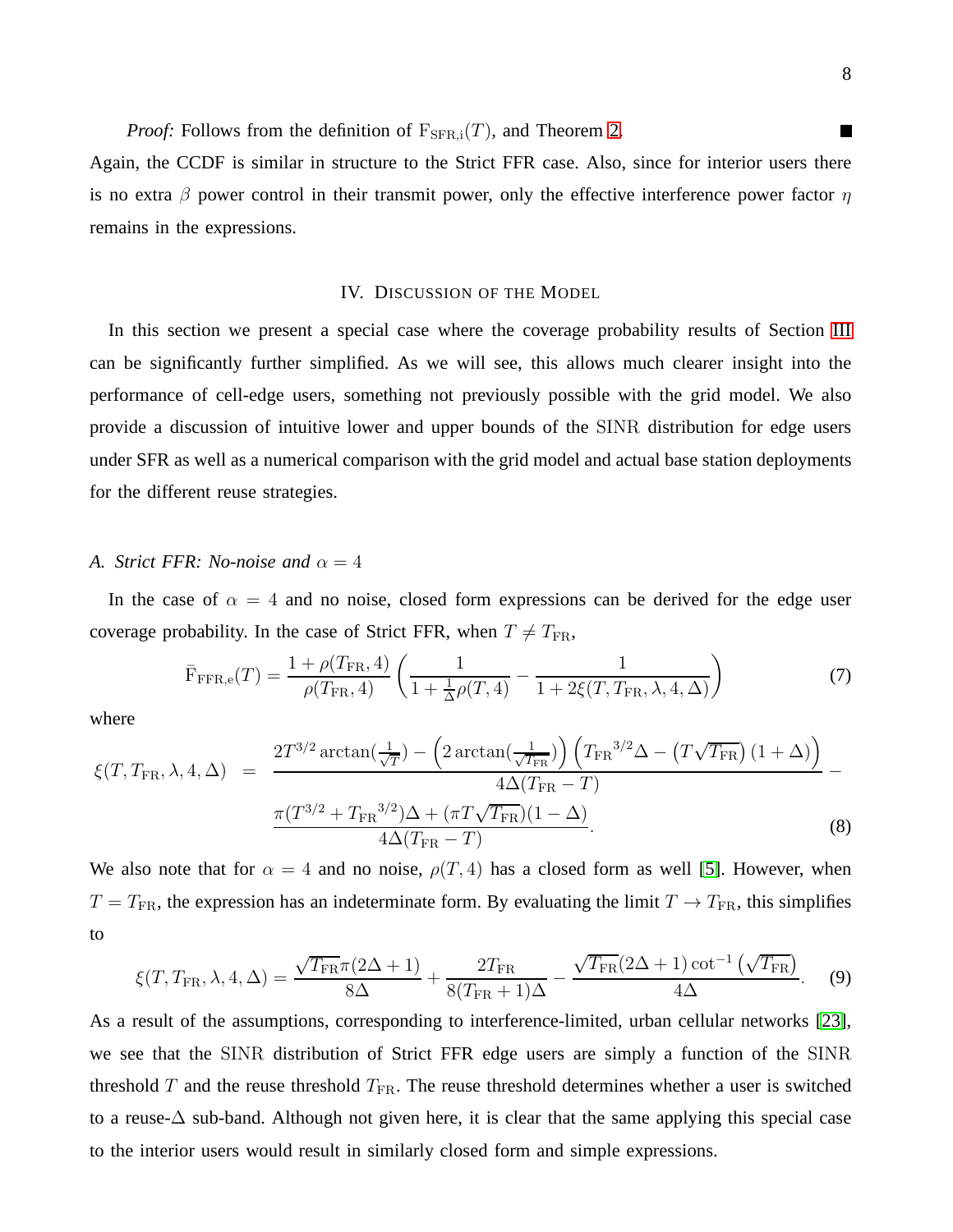#### <span id="page-8-1"></span>*B. SFR: No-noise and*  $\alpha = 4$

Likewise for the SFR case,

<span id="page-8-0"></span>
$$
\bar{F}_{\rm SFR,e}(T) = \frac{1 + \rho(\eta T_{\rm FR}, 4)}{\rho(\eta T_{\rm FR}, 4)} \left( \frac{1}{1 + \rho(\frac{\eta}{\beta}T, 4)} - \frac{1}{1 + 2\xi(T, T_{\rm FR}, \lambda, 4, \Delta)} \right)
$$
(10)

where

$$
\xi(T, T_{\text{FR}}, \lambda, 4, \Delta) = \frac{\eta^{3/2} T \beta}{4\sqrt{T_{\text{FR}}} (T - T_{\text{FR}} \beta)} - \frac{\eta \beta T^3 \left(2 \arctan\left(\sqrt{\frac{\beta}{\eta T}}\right) + \pi\right)}{(T - T_{\text{FR}} \beta)} + \frac{\eta T^{3/2} T_{\text{FR}}^{3/2} \beta^{5/2} \left(2 \arctan\left(\frac{1}{\sqrt{\eta T_{\text{FR}}}}\right) - \pi\right)}{(T - T_{\text{FR}} \beta)}.
$$
(11)

When  $T_{\text{FR}} = T$ , the limit  $T_{\text{FR}} \rightarrow T$  simplifies as,

$$
\xi(T, T_{\text{FR}}, \lambda, 4, \Delta) = \frac{\sqrt{\eta T_{\text{FR}}} \left( 2 \arctan\left(\frac{\beta}{\sqrt{(\eta(T_{\text{FR}})\beta)}}\right) - \pi \right)}{4\sqrt{\beta} (\beta - 1)} - \frac{2\beta \sqrt{\eta T_{\text{FR}}} \arctan\left(\frac{1}{\sqrt{\eta T_{\text{FR}}}}\right) + \pi}{4\left(\beta - 1\right)}.
$$
\n(12)

Once the again, the SINR distribution in [\(10\)](#page-8-0) is only a function of the SINR threshold  $T$  and in this case, the two SFR design parameters, the reuse threshold  $T_{FR}$  and the power control factor  $\beta$ , which influences the effective interference factor  $\eta$ . In the next several sections, we will exploit this simple structure to compare Strict FFR and SFR with other reuse strategies and evaluate their relative performance as a function of the design parameters.

## *C. Comparison with No reuse / Standard Frequency Reuse*

Comparing the SINR distributions derived in Section [IV-A](#page-7-0) and [IV-B](#page-8-1) for edge users with those of a no-frequency reuse and standard reuse-∆ system as derived in [\[5\]](#page-19-4) provides insight into the relative merits and tradeoffs associated with FFR. In Fig. [2](#page-21-1) we plot the four systems with  $\sigma^2 = 0$ ,  $\alpha = 4$ , and  $T_{FR} = 1$  dB and compare the analytical expressions with Monte-Carlo simulations. Intuition for these results can be seen from the proofs of Theorems [1](#page-5-1) and [3.](#page-6-0) Since the probability is degraded multiplicatively by the interfering downlinks, the number of sources of interference drives the outage. When  $\Delta = 3$ , we see that only 33% of the base stations causing downlink interference to edge users under universal frequency reuse are active on the same resources under Strict FFR. However, SFR allows adjacent base stations to serve interior users on the same sub-bands used by adjacent edge users, increasing interference and lowering coverage. The reason for the sharp cutoffs in the coverage curves for no reuse and reuse- $\Delta$  users in Fig. [2](#page-21-1) is because unlike FFR, edge users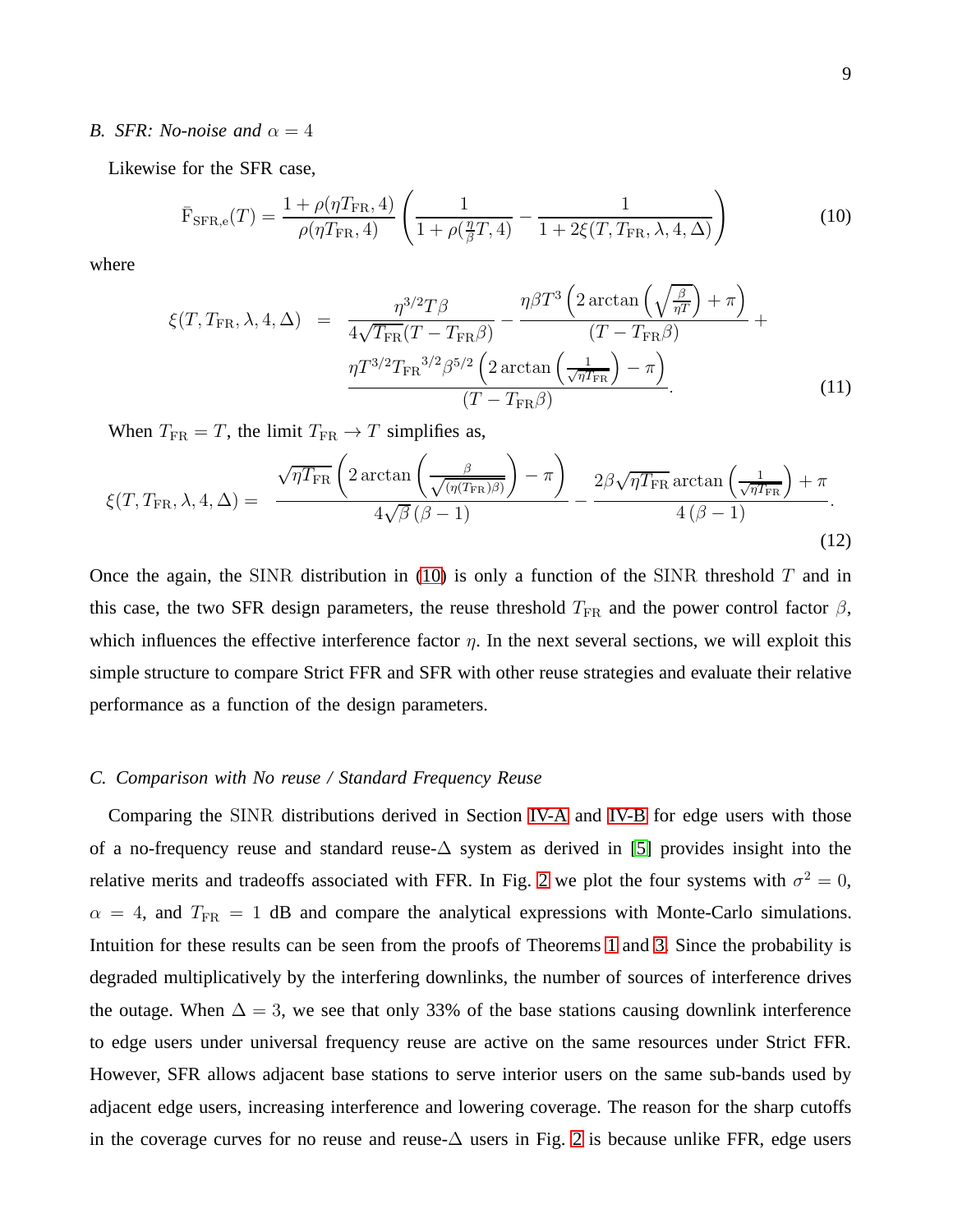under those strategies do not get allocated a new sub-band and by definition their SINR must be below the reuse threshold  $T_{\text{FR}}$ .

## *D. Lower and Upper Bounds for SFR*

One question arising from Theorem [3](#page-6-0) is how the power control factor  $\beta$  influences the distribution of the SINR. Fig. [3](#page-22-0) compares the coverage probability of SFR for increasing  $\beta$  factors with Strict FFR. As  $\beta$  increases, SFR performance approaches and then surpasses Strict FFR when  $\beta \geq 15$ , which is equivalent to a 12 dB power increase for cell-edge downlinks over interior user downlinks.

Next, we show that the performance of an SFR system is bounded by two other reuse systems, namely reuse-1 (a.k.a no frequency reuse) when  $\beta \to 1$  and reuse- $\Delta$  when  $\beta \to \infty$ .

*1)*  $\beta \rightarrow 1$ : As  $\beta \rightarrow 1$  then  $\eta \rightarrow 1$  as well and the CCDF of the edge user SINR is given as

$$
\bar{\mathrm{F}}_{\mathrm{SFR},e}(T) = \mathbb{P}\left(\frac{P\hat{g}_y r^{-\alpha}}{\sigma^2 + P\hat{I}_r} > T \middle| \frac{P g_y r^{-\alpha}}{\sigma^2 + P I_r} < T_{\mathrm{FR}}\right).
$$
\n(13)

This is the same as a no frequency reuse strategy where a user with  $SINR \leq T_{FR}$  is given a new frequency sub-band. The only benefit would be from the fading and random placement of the base stations, but the number of interfering base stations would be the same.

2)  $\beta \to \infty$ : As  $\beta \to \infty$  then  $\eta \to \frac{1}{3}$ . From [\(1\)](#page-3-0) this means the SINR of the inner user is 0 (in linear units), while the SINR for the edge user must be evaluated using L'Hopital's rule and is

$$
\text{SINR} = \frac{g_y r^{-\alpha}}{\sum_{e \in \mathcal{E}} g_e R_e^{-\alpha}}.
$$
\n(14)

However, because only  $\frac{1}{\Delta}$  of the base stations are using  $\beta$  for their transmit power, and are randomly chosen from the realization of the PPP with total density  $\lambda$ , this can be equivalently thought of as having interference from a thinned distribution with  $\hat{\lambda} = \frac{\lambda}{\Delta}$  $\frac{\lambda}{\Delta}$ . Thus we can utilize the result from [\[5\]](#page-19-4) which showed that this is the same as the reuse- $\Delta$  case and [\(4\)](#page-4-1) applies.

Fig. [3](#page-22-0) compares the computed lower and upper bounds with simulated SFR systems utilizing  $\beta = 1$ and  $\beta$  approaching  $\infty$  respectively and shows that the bounds are quite tight in both cases.

# *E. Comparison with Grid Model*

As noted previously, the majority of work on the design of systems using fractional frequency reuse has focused on utilizing a grid model. The distance to the BS was used to classify the edge and interior users determine resource allocation strategies for the FFR sub-bands. In this section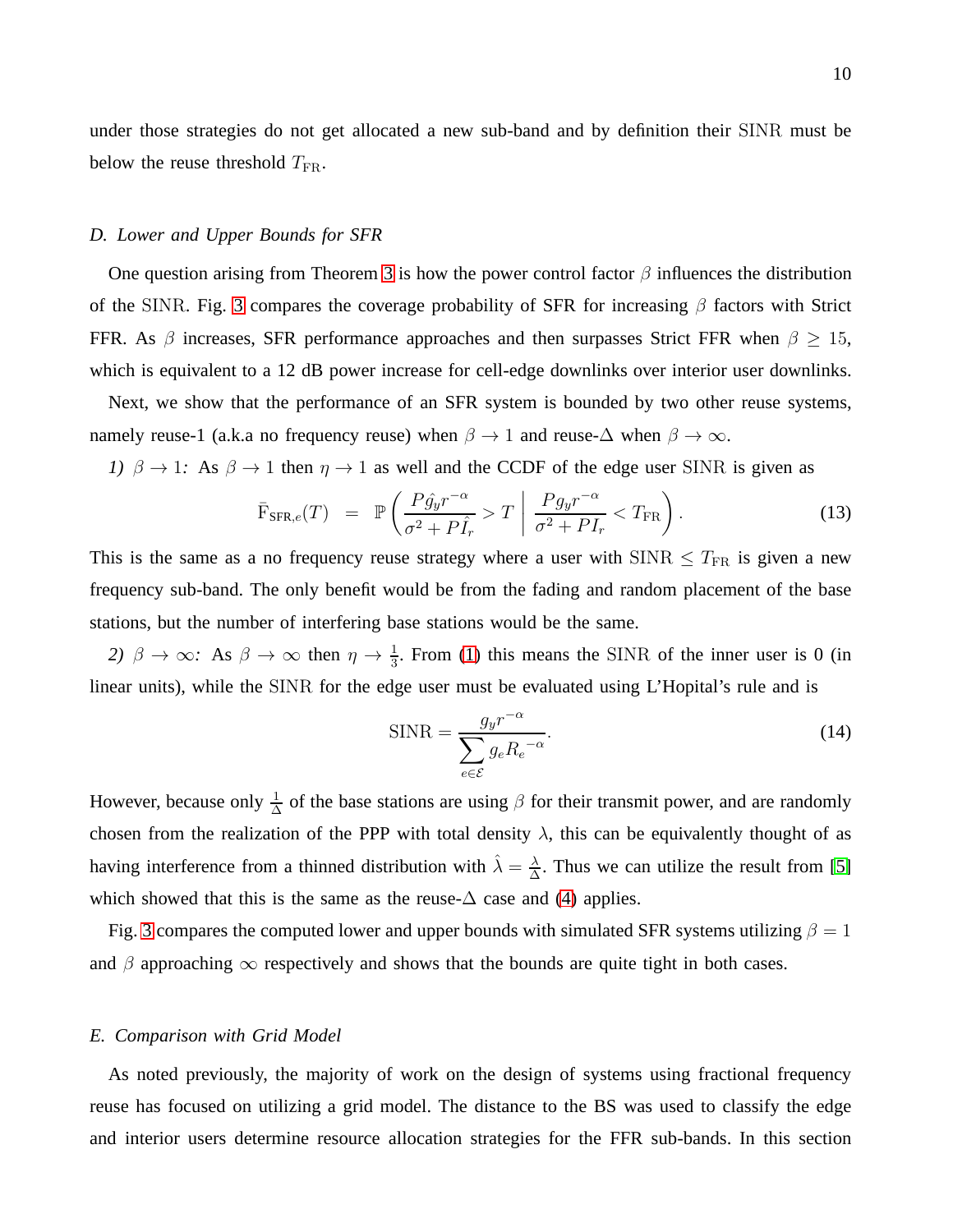we compare the coverage results obtained using the spatial Poisson model with a uniformly spaced rectangular grid of base stations as well as with simulations utilizing the base station locations of an urban deployment by a major service provider.

In Figs. [4\(a\)](#page-22-1) and [4\(b\)](#page-22-2) we compare the CCDFs of the SINR obtained using the PPP model with distributions obtained using a grid model as well as an actual base station deployment for Strict FFR and SFR respectively. The grid model, as expected, is more optimistic in terms of coverage probability than the results based on the actual deployment [\[3\]](#page-19-2), [\[5\]](#page-19-4). This is primarily due to the minimum distance between the interfering base stations and the typical edge user, resulting in welldefined fixed-sized tiers of interference, with the outlying tiers much less important to calculating the overall performance due to the exponentially decaying nature of the pathloss. Thus from the geometry of the network, we see that Strict FFR provides better coverage than SFR to edge users since the dominant interfering downlinks originate from the first tier of base stations surrounding a cell, and under Strict FFR, none of these base stations are contributing interference.

With the PPP model, the number of interfering base stations within a region, *i.e.,* the size of a cellular tier, is random and the distances are not lower bounded, except for the fact that the edge user is assumed to be closer to the serving base station than any of the interfering base stations. However, despite this difference, the distributions for SFR follow a similar sloping shape, but those for Strict FFR do not. In this case the gap may be attributed to the lack of a fixed reuse plan in the Poisson model. The comparisons of Figs. [4\(a\)](#page-22-1) and [4\(b\)](#page-22-2) also verify the claim that the PPP model serves as a lower bound on performance in a real deployment.

# V. RATE AND RESOURCE ALLOCATION FOR FFR

<span id="page-10-0"></span>Systems under various traffic loads and channel conditions may have different priorities in regards to which metrics are most important. For example, networks experiencing high traffic loads may wish to optimize spectral efficiency, however in another circumstance, providing peak data rates for interference-limited edge users may be the desired goal. Since optimizing one metric for FFR systems usually leads to sub-optimal performance in regards to the other metrics, designers may additionally consider a hierarchy for the tradeoffs, by fixing thresholds for multiple metrics and optimizing the remaining ones in order to compromise between improving throughput and maintaining resource efficiency. This section explores these tradeoffs and compares the performance of SFR and FFR using the Poisson model and proposes a resource allocation strategy utilizing the analytical SINR distributions for maximizing sum-rate and balancing resource efficiency based on traffic load.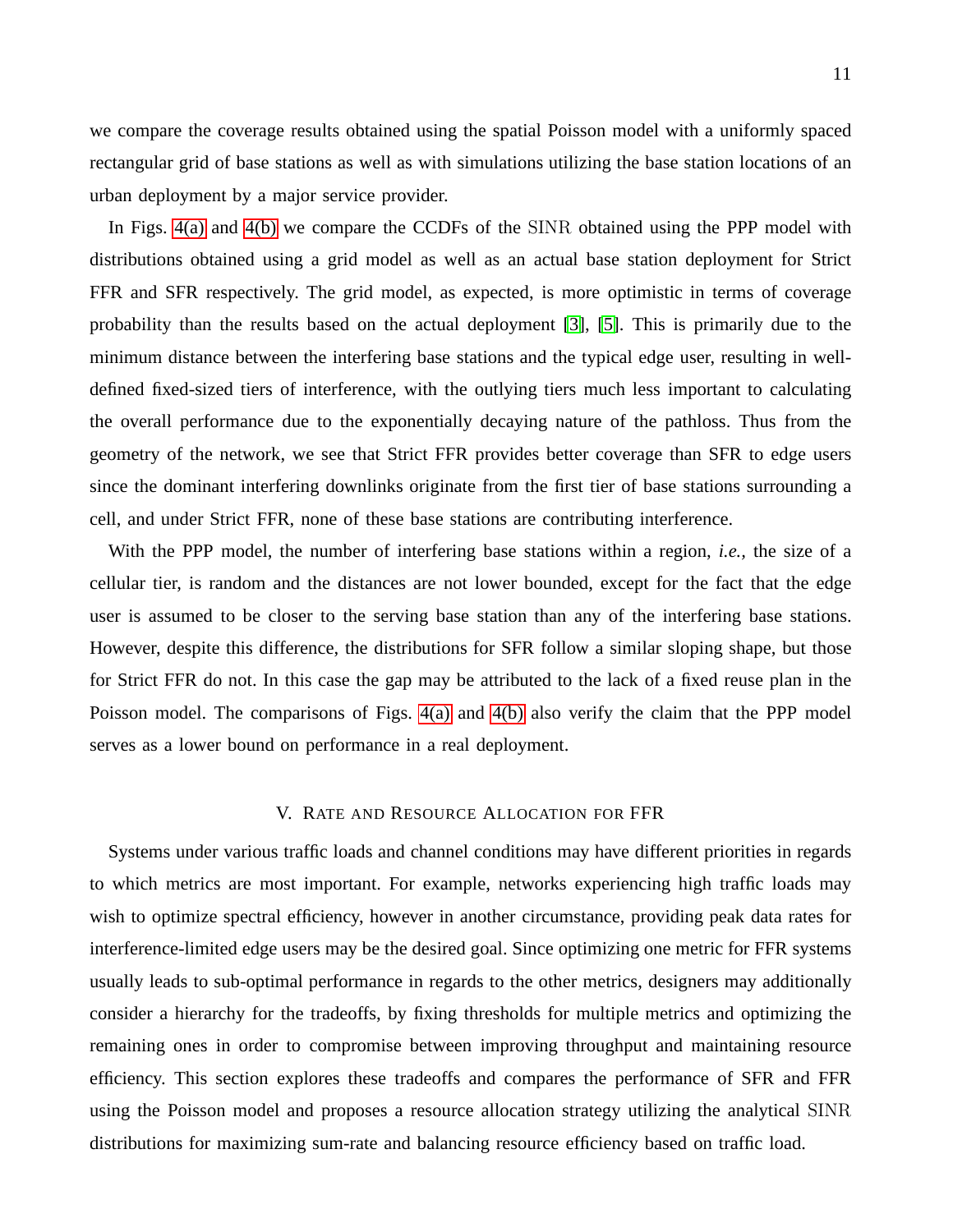## *A. Average Edge User Rate*

In modern cellular networks utilizing OFDMA, user rate is directly related to average SINR and the system's resource allocation algorithm. Again as with the SINR distributions, most prior work utilizing the grid model relied on simulations to analyze the performance. The coverage results derived in Section [III](#page-4-3) can be extended to develop average user rate expressions under Strict FFR or SFR, creating a new set of system design tools for general and hybrid FFR strategies. Additionally, this would allow for greater insight into the joint optimization of coverage and rate.

Adaptive modulation and coding is assumed such that users are able to achieve the average data rate and the expressions are given in terms of nats/Hz, where 1 bit =  $log_e(2)$  nats. We define the average rate of a edge user to be

<span id="page-11-1"></span><span id="page-11-0"></span>
$$
\bar{\tau} = \mathbb{E}[\ln(1 + \text{SINR})],\tag{15}
$$

averaging over the base station locations and the fading distributions [\[5\]](#page-19-4).

*1) Strict FFR:* First we consider the typical edge user given a Strict FFR sub-band.

*Theorem 5 (Strict FFR, edge user):* The average rate of an edge user under Strict FFR is

$$
\tau(T_{\rm FR}, \lambda, \alpha) = \int_{t>0} \frac{p_c\left((e^t - 1), \alpha, \Delta\right) - \xi\left((e^t - 1), T_{\rm FR}, \alpha, \Delta\right)}{1 - p_c(T_{\rm FR}, \alpha, 1)} dt \tag{16}
$$

where

$$
\xi\left((e^t-1), T_{\text{FR}}, \alpha, \Delta\right) = \int_1^\infty \left[1 - \frac{1}{1 + T_{\text{FR}}x^{-\alpha}} \left(1 - \frac{1}{\Delta}\left(1 - \frac{1}{1 + (e^t - 1)x^{-\alpha}}\right)\right)\right] x \, dx
$$

and  $p_c((e^t-1), \alpha, \Delta)$  is given by [\(5\)](#page-4-0).

*Proof:* The proof is given in Appendix C.

These results are clearly related to the coverage probability for Strict FFR given in Theorem [1.](#page-5-1) As a result, these results can be evaluated using numerical integration and reduce to simple expressions for the same special cases as presented in Section [III.](#page-4-3)

*2) SFR:* The case for SFR edge users follows similarly to Theorem [5.](#page-11-0)

*Theorem 6 (SFR, edge user):* The average rate of an edge user under SFR is

$$
\tau(T_{\text{FR}}, \lambda, \alpha, \beta, \eta) = \int_{t>0} \frac{p_c \left(\frac{\eta}{\beta}(e^t - 1), \alpha, \Delta\right) - \xi \left(\frac{\eta}{\beta}(e^t - 1), \eta T_{\text{FR}}, \alpha, \Delta\right)}{1 - p_c(\eta T_{\text{FR}}, \alpha, 1)} dt \tag{17}
$$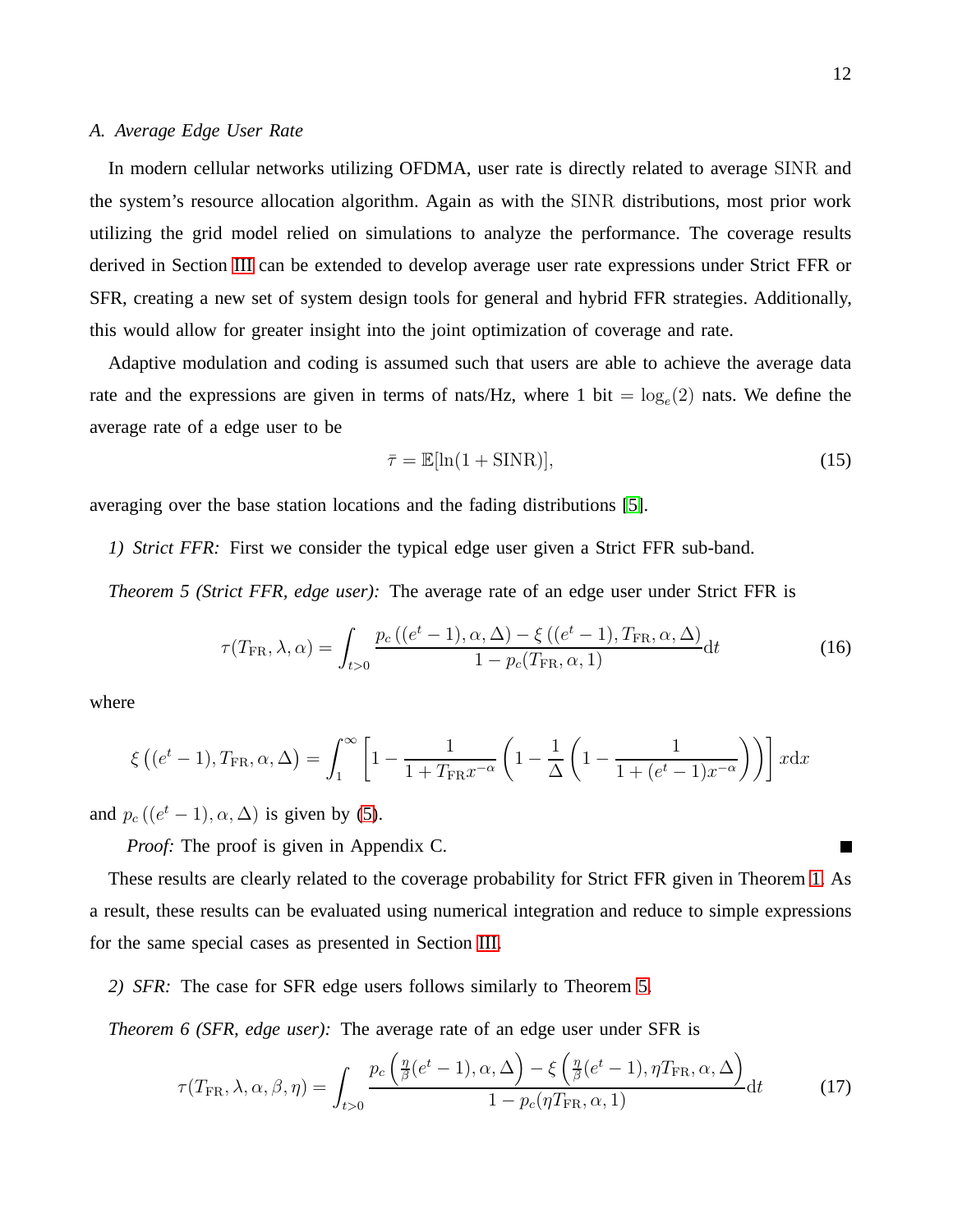where

$$
\xi\left(\frac{\eta}{\beta}(e^t - 1), \eta T_{\text{FR}}, \alpha, \Delta\right) = \int_1^\infty \left[1 - \frac{1}{1 + \eta T_{\text{FR}} x^{-\alpha}} \left(\frac{1}{1 + \frac{\eta}{\beta}(e^t - 1) x^{-\alpha}}\right)\right] x \, dx
$$

and  $p_c$   $\left(\frac{\eta}{\beta}\right)$  $\frac{\eta}{\beta}(e^t - 1), \alpha, \Delta$  is given by [\(5\)](#page-4-0).

*Proof:* The proof is given in Appendix D.

Fig. [5](#page-23-0) compares the average rates for edge users under Strict FFR and SFR with  $\beta = 4$  with no reuse and reuse-3 as a function of the threshold  $T_{FR}$ . We note that Strict FFR provides the highest average rates since it is also the strategy that provides the highest coverage for edge users. Also, the average rate increases linearly as  $T_{FR}$  is increased because users with increasingly higher initial SINR are provided a FFR sub-band. As with coverage probability, as  $\beta$  increases, edge users under SFR can have a higher rate than Strict FFR. However, since  $\eta$  also increases with  $\beta$ , this gain in rate for edge users is a tradeoff with decreasing average rates for interior users.

### *B. Resource Allocation for FFR*

Much of the research on FFR system design has focused on how to determine the size of the frequency partitions [\[12\]](#page-20-6), [\[17\]](#page-20-11), [\[18\]](#page-20-12), [\[19\]](#page-20-13). For example, in a typical LTE system with a bandwidth of 10 MHz, 50 sub-bands may be available to serve users per cell, each one with a bandwidth of 200 kHz [\[23\]](#page-20-17). Given a reuse factor of  $\Delta$  and  $N_{\text{band}}$  total sub-bands available to the cell, the allocation of sub-bands for interior users  $N_{\text{int}}$  and edge users  $N_{\text{edge}}$  is given as

$$
N_{\text{edge}} = \lfloor (N_{\text{band}} - N_{\text{int}}) / \Delta \rfloor \tag{18}
$$

For SFR, all the sub-bands are reallocated in the cell, although the partitioning of sub-bands between edge and interior users is given as

$$
N_{\rm int} = N_{\rm band} - N_{\rm edge} \tag{19}
$$

where 
$$
N_{\text{edge}} \leq N_{\text{band}}/\Delta
$$
 (20)

From these equations we note that one of the advantages of SFR over Strict FFR is the ability to achieve 100% allocation unlike Strict FFR, due to the sharing of resources between interior and edge users. However, as seen in Section [IV,](#page-7-1) this results in a tradeoff between SINR improvement for edge users and network spectral efficiency.

П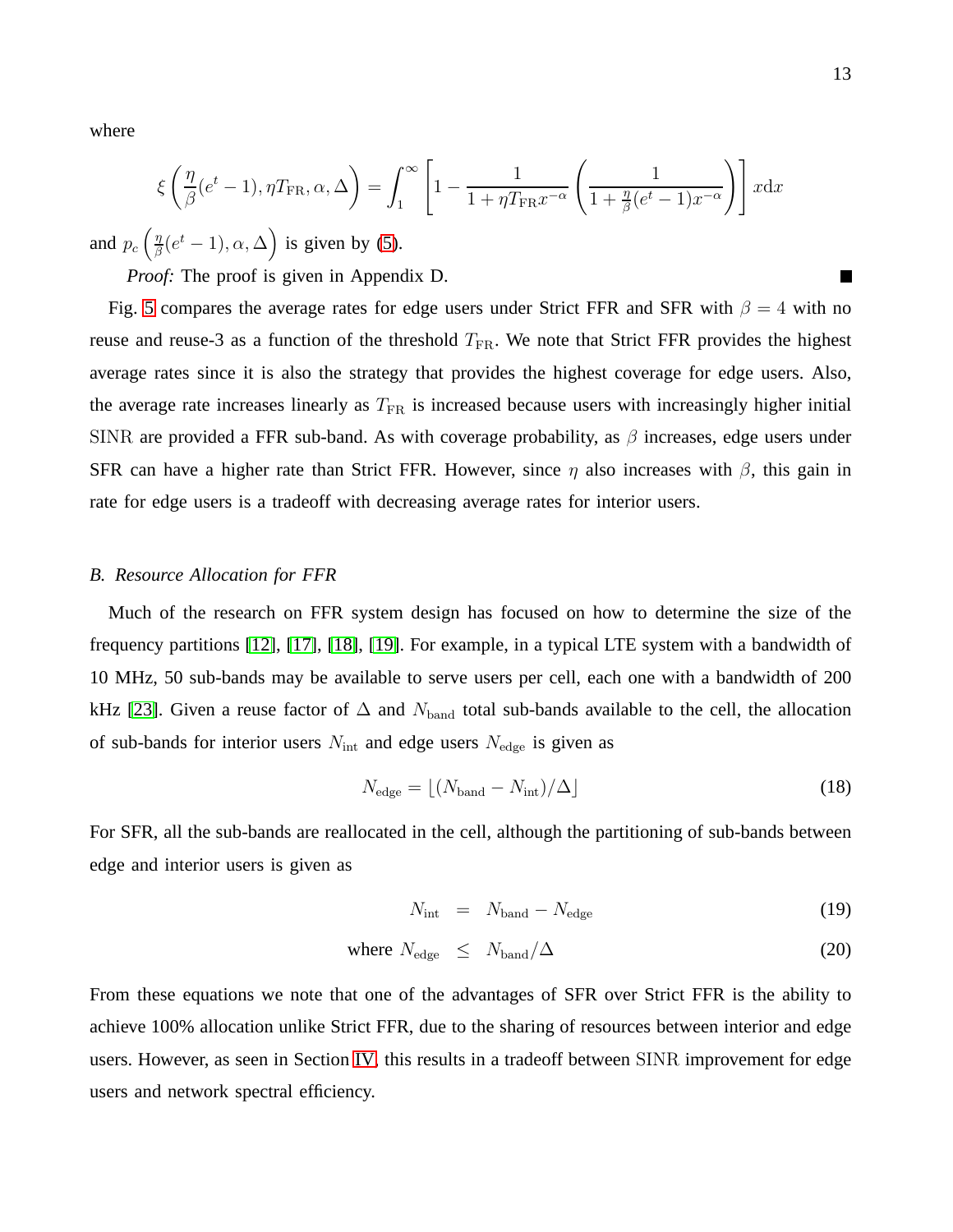#### *C. System Design Guidelines*

This section gives system design guidelines for SFR and Strict FFR based on the analytical SINR distributions and are verified by Monte-Carlo simulations. The total number of sub-bands in the system under consideration is 48, comparable to a 10MHz LTE deployment. The user snapshots are taken over a 10 km<sup>2</sup> area with 25 uniformly spaced grid base stations, while the PPP base stations are modeled with a corresponding density of  $\lambda = 1/(4000\pi^2)$  base stations per m<sup>2</sup>.

**Coverage**. From the shape of the curves in Fig. [2](#page-21-1) it is noted that at low values of  $\beta$ , SFR provides lower coverage probability compared to Strict FFR. However as seen in Section [IV,](#page-7-1) if  $\beta$  is sufficiently large, SFR will surpass Strict FFR in terms of coverage as it approaches the performance of reuse-∆. This tradeoff is achieved when there is approximately a 12 dB difference between downlink transmit power to edge and interior users. Increasing  $\beta$  beyond this results in diminishing performance gain compared to the substantially increased required transmit powers.

**Spectral Efficiency**. However, under high traffic loads, interference avoidance may not outweigh the cost of reserving bandwidth for the partitioning structures of the reuse systems, especially reuse- ∆, or Strict FFR with a high number of sub-bands allocated to edge users. Reduction in resource efficiency additionally hurts the peak throughput of the cell, since users with high rate requirements may not be able to be allocated sufficient number of sub-bands. One benefit of SFR is the ability to balance the SINR gains experienced under Static FFR while utilizing more of the available sub-bands in every cell.

**Sum Rate**. Network sum rate performance was evaluated by running simulations of the various systems using  $T_{FR} = 3$  dB. The number of sub-bands available to edge users was varied from 2 - 16, representing the maximum number of edge user sub-bands since  $\Delta = 3$  and  $N_{band}/3 = 16$ . This is analogous to varying the interior radius of FFR systems under the grid model [\[17\]](#page-20-11). Fig. [6](#page-23-1) indicates that SFR with  $\beta = 2$  is able to provide higher sum-rate than standard systems without sensitivity to the number of sub-bands allocated because when  $N_{ext} \leq N_{band}/\Delta$ , all the available sub-bands are allocated. However, in the case of Strict FFR, as the number of sub-bands is increased, the total sum rate of Strict FFR decreases. This is because of Strict FFR's fundamental tradeoffs between spectral efficiency and the improved performance provided to edge users. Also note that when  $N_{ext} = N_{band}/\Delta$ , Strict FFR does not converge to reuse- $\Delta$ . Instead it has lower sum-rate. This is because although both systems allocate the same number of sub-bands in this case, reuse-∆ gives resources to interior and edge users, while Strict FFR only allocates resources to edge users, who by definition have smaller received power due to path loss and interference, reducing the achievable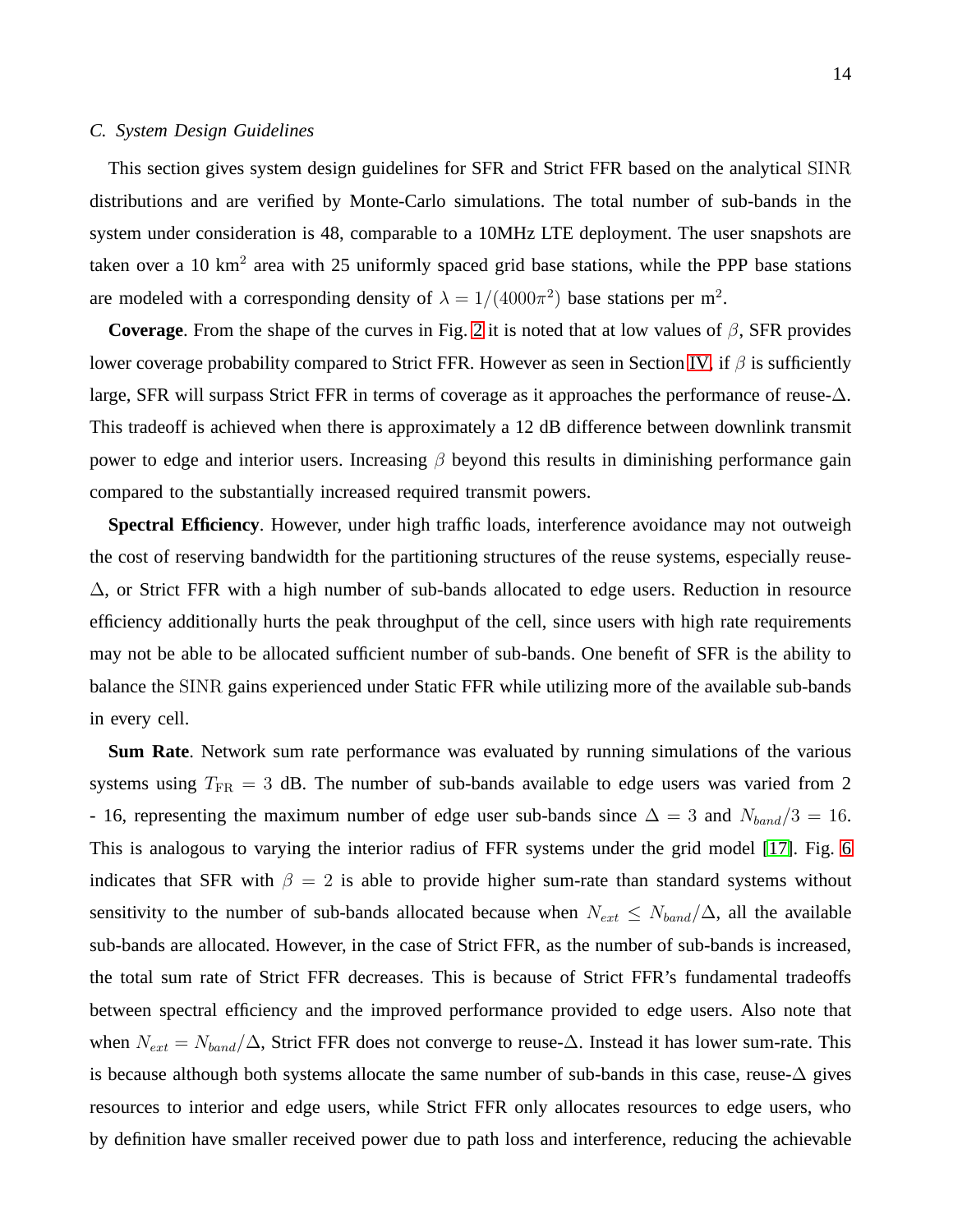rate.

### *D.* SINR*-Proportional Resource Allocation*

Under the grid model, the frequency reuse partitions are based on the geometry of the network, and the resource allocation between interior and cell-edge users is proportional to the square of the ratio of the interior radius and the cell radius. In the case of the Poisson based model, geometric intuition for sub-band allocation does not apply, and instead allocation should be made based on SINR distributions from Section [III,](#page-4-3) improving the sum-rate for Strict FFR and SFR over that shown in Fig. [6.](#page-23-1)

Based on a chosen FFR threshold  $T_{FR}$ , the number of sub-bands can then be chosen by evaluating the CCDF at  $T_{FR}$  and choosing  $N_{edge}$  to be proportional to that value. In other words,

$$
N_{edge} = \lfloor \left( 1 - \bar{F}_{FFR,e}(T_{\text{FR}}) \right) N_{band} \rfloor. \tag{21}
$$

The threshold  $T_{FR}$  may be set as a design parameter, or may be alternatively chosen based on traffic load by inverting the CCDF (*i.e.*, low  $T_{FR}$  represents low edge user traffic and high  $T_{FR}$  when there are a large number of edge users). Fig. [7](#page-24-0) presents the results of simulations of this SINRproportional algorithm as function of  $T_{FR}$ . Both SFR and Strict FFR outperform the standard reuse strategies. SFR outperforms Strict FFR for smaller values of  $T_{FR}$ , due to the the loss in spectral efficiency of Strict FFR. As T<sub>FR</sub> increases, Strict FFR provides greater sum-rate, due to larger gain in coverage for edge users when the number of allocated sub-bands for edge users is large.

## VI. CONCLUSION

This work has presented a new analytical framework to evaluate coverage probability and average rate in Strict FFR and SFR systems leading to tractable expressions. The resulting system design guidelines highlighted the merits of those strategies as well as the tradeoffs between the superior interference reduction of Strict FFR and the greater resource efficiency of SFR. A natural extension of this work is to address the cellular uplink. While many of the same takeaways would be expected, the inclusion of fine-granularity power control and the metric of total power consumption, which is especially important for battery powered user devices [\[24\]](#page-20-18), would be expected to have a significant factor on the results.

Additionally, this work motivates future research using the Poisson model to evaluate ICIC strategies using base station cooperation to allow FFR to be implemented dynamically alongside resource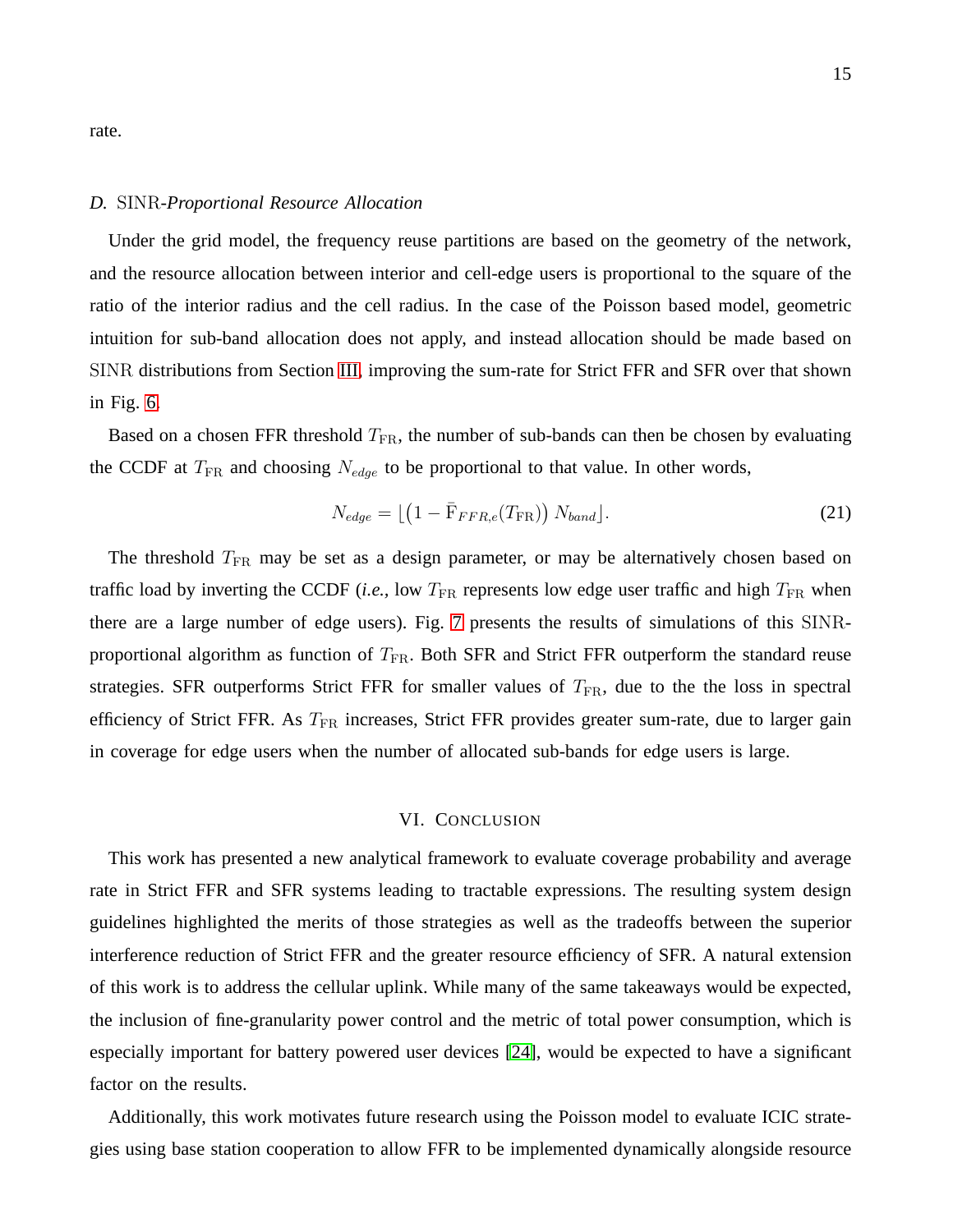allocation strategies to adapt to different channel conditions and user traffic loads in each cell [\[25\]](#page-20-19), [\[26\]](#page-20-20). A cohesive framework would allow for research into the dynamics and implications of FFR along with other important cellular network research including handoffs, base station cooperation, and FFR in conjunction with relays and/or femtocells.

#### APPENDIX A

# PROOF OF THEOREM 1

A user y with SINR  $\langle T_{FR}$  is given a FFR sub-band  $\delta_y$ , where  $\delta \in \{1, ..., \Delta\}$  with uniform probability  $\frac{1}{\Delta}$ , and experiences new fading power  $\hat{g}_y$  and out-of-cell interference  $\hat{I}_r$ , instead of  $g_y$ and  $I_r$ . The CCDF of the edge user  $\overline{F}_{\text{FFR,e}}(T)$  is now conditioned on its previous SINR,

$$
\bar{\mathrm{F}}_{\mathrm{FFR},e}(T) = \mathbb{P}\left(\frac{P\hat{g}_y r^{-\alpha}}{\sigma^2 + P\hat{I}_r} > T \middle| \frac{P g_y r^{-\alpha}}{\sigma^2 + P I_r} < T_{\mathrm{FR}}\right).
$$
\n(22)

Using Bayes' rule we have,

$$
\bar{\mathrm{F}}_{\mathrm{FFR,e}}(T) = \frac{\mathbb{P}\left(\frac{Pg_{y}r^{-\alpha}}{\sigma^2 + P\hat{I}_r} > T, \frac{Pg_{y}r^{-\alpha}}{\sigma^2 + P\hat{I}_r} < T_{\mathrm{FR}}\right)}{\mathbb{P}\left(\frac{Pg_{y}r^{-\alpha}}{\sigma^2 + P\hat{I}_r} < T_{\mathrm{FR}}\right)}.
$$
\n
$$
(23)
$$

Since  $\hat{g}_y$  and  $g_y$  are i.i.d. exponentially distributed with mean  $\mu$ , this gives

$$
\mathbb{P}\left(\frac{P\hat{g}_y r^{-\alpha}}{\sigma^2 + P\hat{I}_r} > T, \frac{P g_y r^{-\alpha}}{\sigma^2 + P I_r} < T_{\text{FR}}\right) = \mathbb{E}\left[e^{\left(-\mu \frac{T}{P} r^{\alpha} (\sigma^2 + P\hat{I}_r)\right)} \left(1 - e^{\left(-\mu \frac{T_{\text{FR}}}{P} r^{\alpha} (\sigma^2 + P I_r)\right)}\right)\right], (24)
$$

which equals

$$
p_c(T, \lambda, \alpha, \Delta) - \mathbb{E}\left[e^{\left(-\mu \frac{T}{P}r^{\alpha}(\sigma^2 + P\hat{I}_r)\right)}e^{\left(-\mu \frac{T_{\text{FR}}}{P}r^{\alpha}(\sigma^2 + PI_r)\right)}\right],
$$

where  $p_c(T, \lambda, \alpha, \Delta)$  is obtained in [\(5\)](#page-4-0). Hence

$$
\bar{F}_{\text{FFR,e}}(T) = \frac{p_c(T, \alpha, \Delta) - \mathbb{E}\left[e^{\left(-\mu r^{\alpha} \frac{\sigma^2}{P}(T + T_{\text{FR}})\right)} e^{\left(-\mu r^{\alpha} (T\hat{I}_r + T_{\text{FR}} I_r)\right)}\right]}{1 - p_c(T_{\text{FR}}, \alpha, 1)}.
$$

Now concentrating on the second term and *conditioning on* r, *i.e.,* the distance to the nearest BS, we observe that the expectation of  $\exp\left(-\mu r^{\alpha}(T\hat{I}_r + T_{FR}I_r)\right)$  is the joint Laplace transform of  $\hat{I}_r$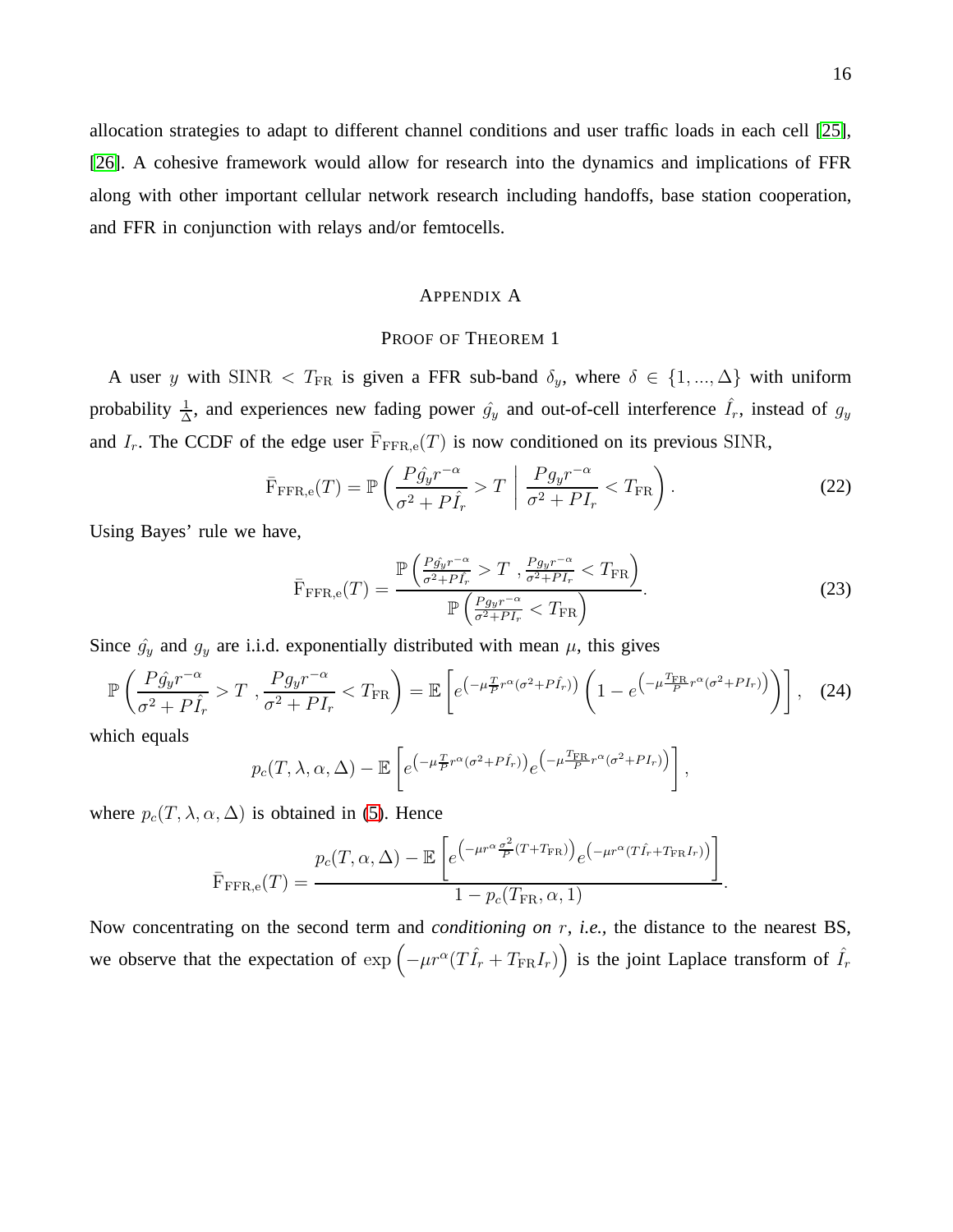and  $I_r$  evaluated at  $(\mu r^{\alpha}T, \mu r^{\alpha}T_{FR})$ . The joint Laplace transform is

$$
\mathcal{L}(s_1, s_2) = \mathbb{E} \exp\left(-s_1 \hat{I}_r - s_2 I_r\right)
$$
  
\n
$$
= \mathbb{E} \exp\left(-s_1 \sum_{z \in Z} G_z R_z^{-\alpha} \mathbf{1}(\delta_z = \delta_y) - s_2 \sum_{z \in Z} g_z R_z^{-\alpha}\right)
$$
  
\n
$$
= \mathbb{E} \exp\left(-\sum_{z \in Z} (s_1 G_z R_z^{-\alpha} \mathbf{1}(\delta_z = \delta_y) + s_2 g_z R_z^{-\alpha})\right)
$$
  
\n
$$
= \mathbb{E} \prod_{z \in Z} \exp\left(-(s_1 G_z R_z^{-\alpha} \mathbf{1}(\delta_z = \delta_y) + s_2 g_z R_z^{-\alpha})\right)
$$
  
\n
$$
= \mathbb{E} \prod_{z \in Z} \exp(-s_2 g_z R_z^{-\alpha}) \left(1 - \mathbb{E} \left(\mathbf{1}(\delta_z = \delta_y)\right) \left(1 - \exp(-s_1 G_z R_z^{-\alpha})\right)\right),
$$

where  $1(\delta_y = \delta_z)$  is an indicator function that takes the value 1, if base station z is transmitting to an edge user on the same sub-band  $\delta$  as user y.

Since  $G_z$  and  $g_z$  are also exponential with mean  $\mu$ , we can evaluate the above expression as

<span id="page-16-0"></span>
$$
\mathbb{E}\prod_{z\in Z}\frac{\mu}{\mu+s_2R_z^{-\alpha}}\left(1-\frac{1}{\Delta}\left(1-\frac{\mu}{\mu+s_1R_z^{-\alpha}}\right)\right). \tag{25}
$$

By using the probability generating functional (PGFL) of the PPP [\[27\]](#page-20-21), we obtain the Laplace transform as

$$
\mathscr{L}(s_1, s_2) = \exp\left(-2\pi\lambda \int_r^{\infty} \left[1 - \frac{\mu}{\mu + s_2 x^{-\alpha}} \left(1 - \frac{1}{\Delta}\left(1 - \frac{\mu}{\mu + s_1 x^{-\alpha}}\right)\right)\right] x \, dx\right).
$$

Hence

$$
\mathscr{L}(\mu r^{\alpha} T, \mu r^{\alpha} T_{\text{FR}}) = \exp\left(-2\pi \lambda r^2 \int_1^{\infty} \left[1 - \frac{1}{1 + T_{\text{FR}} x^{-\alpha}} \left(1 - \frac{1}{\Delta} \left(1 - \frac{1}{1 + T x^{-\alpha}}\right)\right)\right] x \, dx\right).
$$

De-conditioning on  $r$ , we have

$$
\mathbb{E}e^{(-\mu \frac{T}{P}r^{\alpha}(\sigma^2+P\hat{I}_r))}e^{-\mu \frac{T_{\text{FR}}}{P}r^{\alpha}(\sigma^2+PI_r)} = \pi\lambda \int_0^{\infty} e^{-\pi\lambda v(1+2\xi(T,T_{\text{FR}},\Delta,\alpha))-\mu(T+T_{\text{FR}})\frac{\sigma^2}{P}v^{\alpha/2}}dv,
$$

where

$$
\xi(T, T_{\text{FR}}, \alpha, \Delta) = \int_1^{\infty} \left[ 1 - \frac{1}{1 + T_{\text{FR}} x^{-\alpha}} \left( 1 - \frac{1}{\Delta} \left( 1 - \frac{1}{1 + T x^{-\alpha}} \right) \right) \right] x \, dx.
$$

# APPENDIX B

# PROOF OF THEOREM 3

A user y with SINR  $\langle T_{FR}$  is given a SFR sub-band  $\delta$ , where  $\delta \in \{1, ..., \Delta\}$ , transmit power  $\beta P$  and experiences new fading power  $\hat{g}_y$  and out-of-cell interference  $\hat{I}_r$ , instead of  $g_y$  and  $I_r$ . The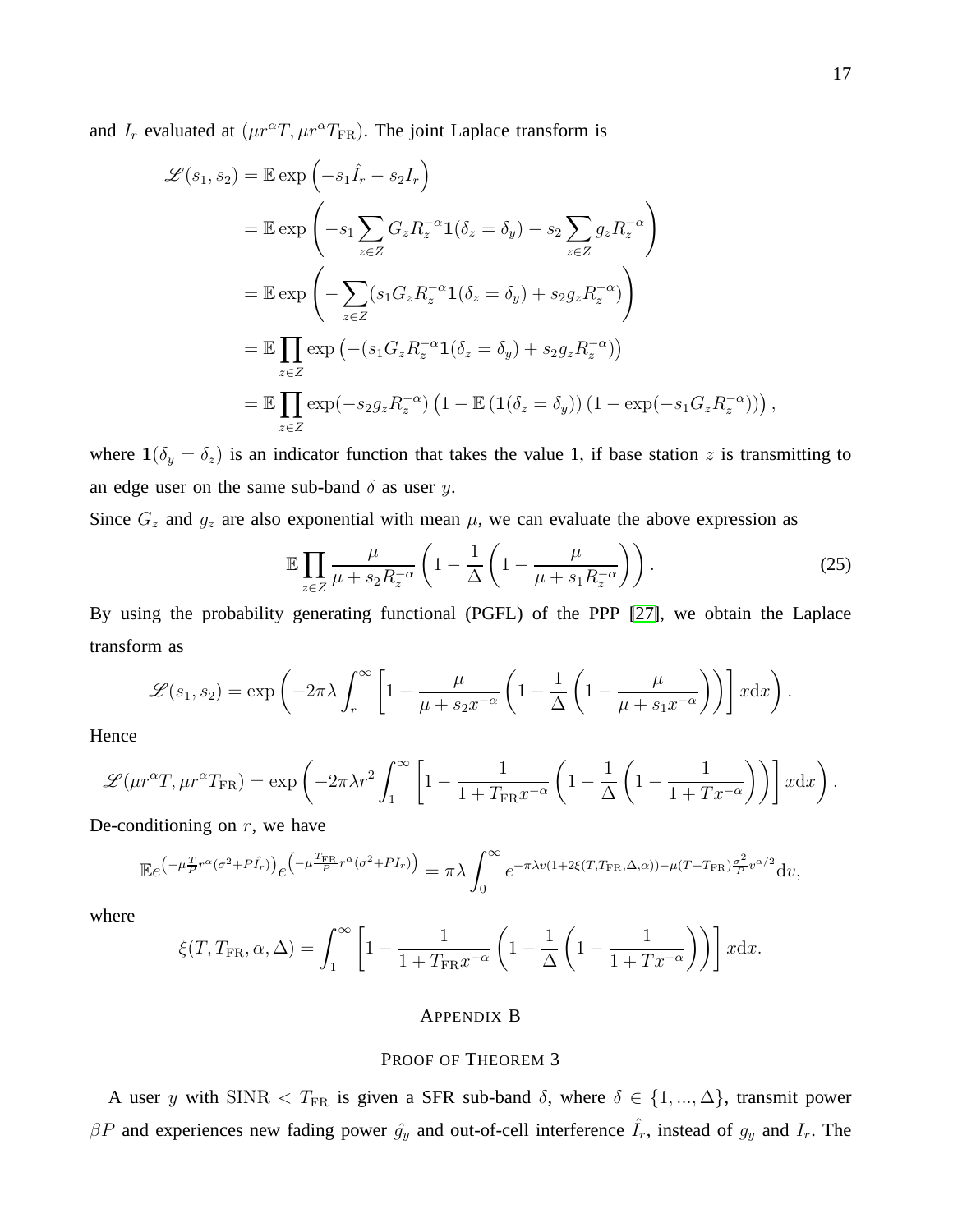CCDF of the edge user  $\overline{F}_{\text{SFR,e}}(T)$  is now conditioned on its previous SINR,

$$
\bar{\mathbf{F}}_{\text{SFR},e}(T) = \mathbb{P}\left(\frac{\beta P \hat{g}_y r^{-\alpha}}{\sigma^2 + \eta P \hat{I}_r} > T \middle| \frac{P g_y r^{-\alpha}}{\sigma^2 + \eta P I_r} < T_{\text{FR}}\right).
$$
\n(26)

Using Bayes' rule we have,

$$
\bar{\mathrm{F}}_{\mathrm{SFR},\mathrm{e}}(T) = \frac{\mathbb{P}\left(\frac{\beta P \hat{g}_y r^{-\alpha}}{\sigma^2 + \eta P I_r} > T, \frac{P g_y r^{-\alpha}}{\sigma^2 + \eta P I_r} < T_{\mathrm{FR}}\right)}{\mathbb{P}\left(\frac{P g_y r^{-\alpha}}{\sigma^2 + \eta P I_r} < T_{\mathrm{FR}}\right)}.\tag{27}
$$

Since  $\hat{g}_y$  and  $g_y$  are exponentially distributed with mean  $\mu$ , we have

$$
\mathbb{P}\left(\frac{\beta P \hat{g}_y r^{-\alpha}}{\sigma^2 + \eta P \hat{I}_r} > T, \frac{P g_y r^{-\alpha}}{\sigma^2 + \eta P I_r} < T_{\text{FR}}\right) = \mathbb{E}\left[e^{\left(-\mu \frac{T}{\beta P} r^{\alpha} (\sigma^2 + \eta P \hat{I}_r)\right)} \left(1 - e^{\left(-\mu \frac{T_{\text{FR}}}{P} r^{\alpha} (\sigma^2 + \eta P I_r)\right)}\right)\right].
$$
\n(28)

and as before in Theorem 1,

$$
\bar{\mathrm{F}}_{\mathrm{SFR},e}(T) = \frac{p_c(\eta \frac{T}{\beta}, \alpha, \Delta) - \mathbb{E} \exp\left(-\mu r^{\alpha} \frac{\sigma^2}{P} \left(\frac{T}{\beta} + T_{\mathrm{FR}}\right)\right) \exp\left(-\mu r^{\alpha} \eta \left(\frac{T}{\beta} \hat{I}_r + T_{\mathrm{FR}} I_r\right)\right)}{1 - p_c(\eta T_{\mathrm{FR}}, \alpha, 1)}.
$$

Following the method of Theorem 1, concentrating on the second term and *conditioning on* r, *i.e.,* the distance to the nearest BS, we observe that the expectation of  $\exp\left(-\mu r^{\alpha}\eta\left(\frac{T_{\beta}}{\beta}\right)\right)$  $\frac{T}{\beta}\hat{I}_r + T_{\text{FR}}I_r)\right)$  is the joint Laplace transform of  $\hat{I}_r$  and  $I_r$  evaluated at  $(\mu r^{\alpha} \eta \frac{T}{\beta})$  $\frac{T}{\beta}$ ,  $\mu r^{\alpha} \eta T_{\text{FR}}$ ). The steps to evaluate the joint Laplace transform are the same as Theorem 1 with the exception that from [\(3\)](#page-4-2) we know that the structure of  $\hat{I}_r$  and  $I_r$  includes all base stations not just those associated with the user's sub-band  $\delta$ . This can equivalently thought of as setting  $\Delta = 1$  in [\(25\)](#page-16-0). Thus,

$$
\mathcal{L}(s_1, s_2) = \mathbb{E} \prod_{z \in Z} \frac{\mu}{\mu + s_2 R_z^{-\alpha}} \left( \frac{\mu}{\mu + s_1 R_z^{-\alpha}} \right).
$$
 (29)

Using the PGFL, we obtain the Laplace transform as

$$
\mathscr{L}(s_1, s_2) = \exp\left(-2\pi\lambda \int_r^{\infty} \left[1 - \frac{\mu}{\mu + s_2 x^{-\alpha}} \left(\frac{\mu}{\mu + s_1 x^{-\alpha}}\right)\right] x \mathrm{d}x\right).
$$

Hence

$$
\mathscr{L}\left(\mu r^{\alpha}\eta \frac{T}{\beta},\mu r^{\alpha}\eta T_{\text{FR}}\right) = \exp\left(-2\pi\lambda r^2 \int_1^{\infty} \left[1 - \frac{1}{1 + \eta T_{\text{FR}}x^{-\alpha}} \left(\frac{1}{1 + \eta \frac{T}{\beta}x^{-\alpha}}\right)\right] x \mathrm{d}x\right).
$$

Finally, de-conditioning on  $r$ , we have

$$
\mathbb{E} \exp\left(-\mu r^{\alpha} \left(\eta \frac{T}{\beta}\hat{I}_r + \eta T_{\mathrm{FR}} I_r\right)\right) = \pi \lambda \int_0^{\infty} e^{-\pi \lambda v (1 + 2\xi \left(\eta \frac{T}{\beta}, \eta T_{\mathrm{FR}}, \alpha, 1\right)) - \mu \left(\eta \frac{T}{\beta} + \eta T_{\mathrm{FR}}\right) \frac{\sigma^2}{P} v^{\alpha/2}} dv,
$$

where

$$
\xi(T, T_{\text{FR}}, \alpha, 1) = \int_1^{\infty} \left[ 1 - \frac{1}{1 + \eta T_{\text{FR}} x^{-\alpha}} \left( \frac{1}{1 + \eta \frac{T}{\beta} x^{-\alpha}} \right) \right] x \, dx.
$$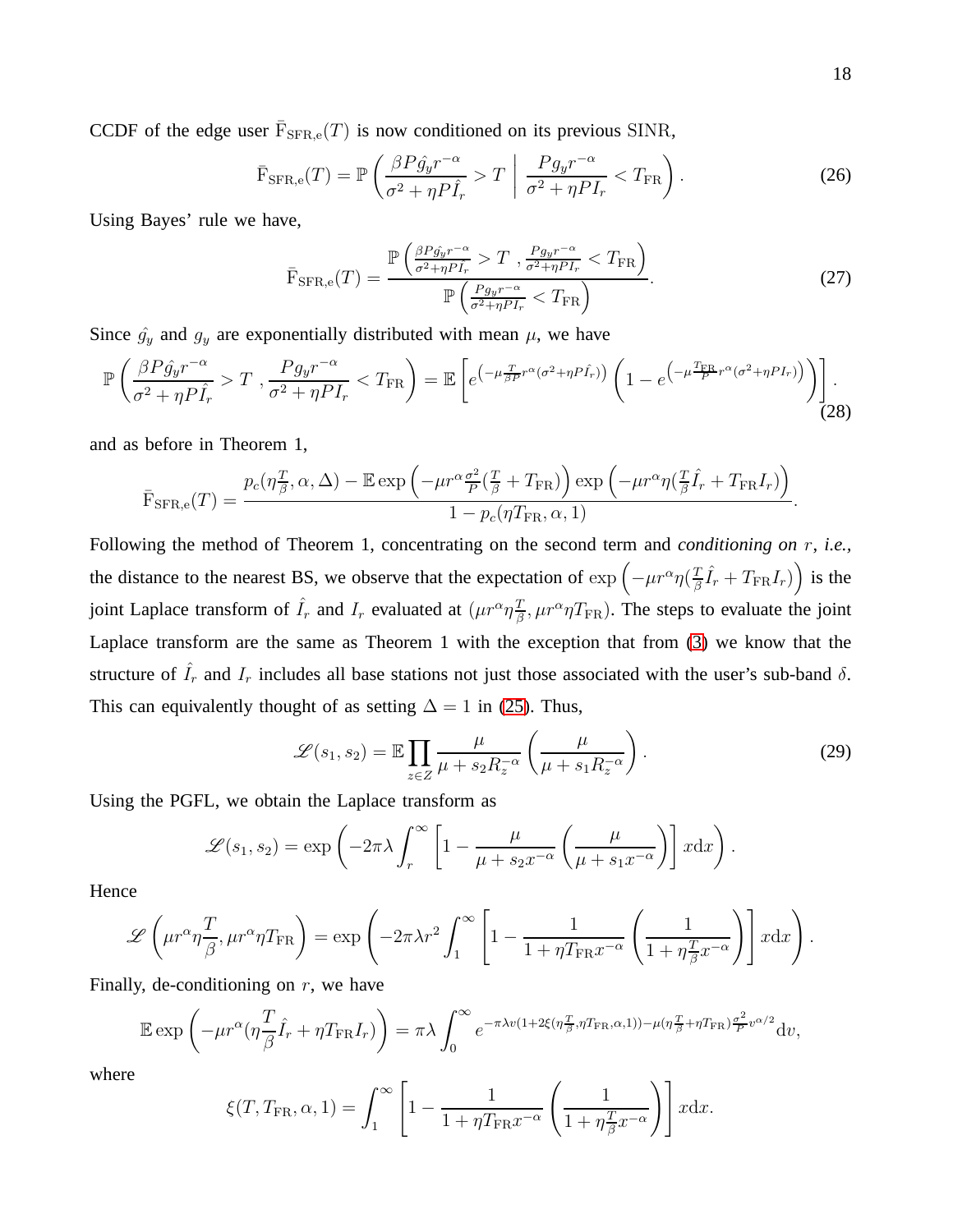# APPENDIX C

# PROOF OF THEOREM 5

The average rate of an edge user,  $\bar{\tau}(T_{\text{FR}}, \lambda, \alpha)$ , is determined by integrating over the SINR distribution derived in Theorem [1.](#page-5-1) Starting from [\(15\)](#page-11-1) we have

$$
\bar{\tau}(T_{\text{FR}}, \lambda, \alpha) = \mathbb{E} [\ln (1 + \text{SINR})]
$$
  
= 
$$
\int_{r>0} e^{-\pi \lambda r^2} \mathbb{E} \left[ \ln \left( 1 + \frac{P \hat{g}_y r^{-\alpha}}{\sigma^2 + P \hat{I}_r} \right) \right] 2\pi \lambda r dr,
$$
 (30)

where we use the fact that since the rate  $\tau = \ln(1 + \text{SINR})$  is a positive random variable,  $E[\tau] =$  $\int_{t>0} P(\tau > t) dt$ . Following the approach of Theorem 1, we condition the edge user's new SINR based on the previous value, guaranteed to be below  $T_{\text{FR}}$  and have

$$
\bar{\tau}(T_{\text{FR}}, \lambda, \alpha) = \int_{r>0} e^{-\pi\lambda r^2} \int_{t>0} \mathbb{P}\left[\ln\left(1 + \frac{P\hat{g}_y r^{-\alpha}}{\sigma^2 + P\hat{I}_r}\right) > t \mid \frac{P g_y r^{-\alpha}}{\sigma^2 + P I_r} < T_{\text{FR}}\right] 2\pi\lambda \, \mathrm{d}t \, r \, \mathrm{d}r.
$$

Applying Bayes' rule gives,

$$
\mathbb{P}\left[\ln\left(1+\frac{P\hat{g}_y r^{-\alpha}}{\sigma^2+P\hat{I}_r}\right) > t\middle|\frac{P g_y r^{-\alpha}}{\sigma^2+P I_r} < T_{\text{FR}}\right]
$$
\n
$$
=\frac{\mathbb{P}\left(\ln\left(1+\frac{P\hat{g}_y r^{-\alpha}}{\sigma^2+P\hat{I}_r}\right) > t\right), \frac{P g_y r^{-\alpha}}{\sigma^2+P I_r} < T_{\text{FR}}\right)}{\mathbb{P}\left(\frac{P g_y r^{-\alpha}}{\sigma^2+P I_r} < T_{\text{FR}}\right)}\tag{31}
$$

Following the method of Theorem [1](#page-5-1) gives

$$
\tau(T_{\rm FR}, \lambda, \alpha) = \int_{t>0} 2\pi \lambda \int_{r>0} e^{-\pi \lambda r^2} \frac{\mathbb{E}\left[e^{-\mu r^{\alpha} \frac{e^t - 1}{P} (\sigma^2 + P \hat{I}_r)}\right]}{1 - \mathbb{E}\left[e^{\left(-\mu r^{\alpha} \frac{T_{\rm FR}}{P} (\sigma^2 + P I_r)\right)}\right]} dt \ r dr
$$
\n
$$
- \int_{t>0} 2\pi \lambda \int_{r>0} e^{-\pi \lambda r^2} \frac{\mathbb{E}\left[e^{\left(-\mu r^{\alpha} \frac{\sigma^2}{P} (e^t - 1 + T_{\rm FR})\right)} e^{\left(-\mu r^{\alpha} ((e^t - 1)\hat{I}_r + T_{\rm FR} I_r)\right)}\right]}{1 - \mathbb{E}\left[e^{\left(-\mu r^{\alpha} \frac{T_{\rm FR}}{P} (\sigma^2 + P I_r)\right)}\right]} dt \ r dr
$$
\n
$$
= \int_{t>0} \frac{p_c(e^t - 1, \alpha, \Delta) - \xi(e^t - 1, T_{\rm FR}, \alpha, \Delta)}{1 - p_c(T_{\rm FR}, \alpha, 1)} dt,
$$
\n(32)

where

$$
\xi(e^t - 1, T_{\text{FR}}, \alpha, \Delta) = \int_1^{\infty} \left[ 1 - \frac{1}{1 + T_{\text{FR}} x^{-\alpha}} \left( 1 - \frac{1}{\Delta} \left( 1 - \frac{1}{1 + (e^t - 1) x^{-\alpha}} \right) \right) \right] x \, dx,
$$

and  $p_c(e^t - 1, \alpha, \Delta)$  is given by [\(5\)](#page-4-0).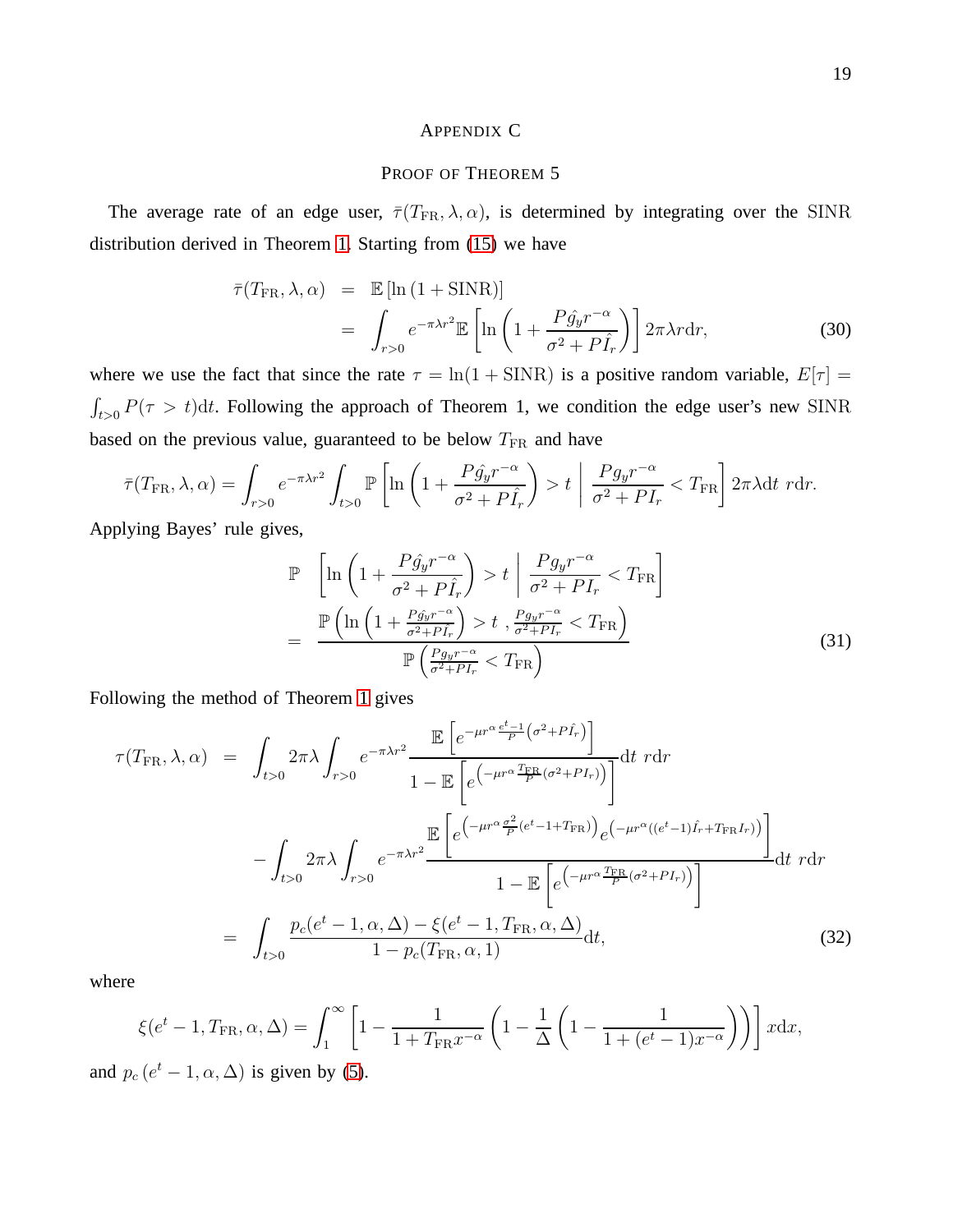#### APPENDIX D

## PROOF OF THEOREM 6

Starting from [\(15\)](#page-11-1) and integrating over the edge user SINR distribution for SFR derived in Theorem [3](#page-6-0) we have

$$
\tau(T_{\text{FR}}, \lambda, \alpha) = \mathbb{E} [\ln (1 + \text{SINR})]
$$
  
\n
$$
= \int_{r>0} e^{-\pi \lambda r^2} \mathbb{E} \left[ \ln \left( 1 + \frac{P \beta \hat{g}_y r^{-\alpha}}{\sigma^2 + P \eta \hat{I}_r} \right) \right] 2\pi \lambda r dr
$$
  
\n
$$
= \int_{r>0} e^{-\pi \lambda r^2} \int_{t>0} \mathbb{P} \left[ \ln \left( 1 + \frac{P \beta \hat{g}_y r^{-\alpha}}{\sigma^2 + P \eta \hat{I}_r} \right) > t \right] \frac{P g_y r^{-\alpha}}{\sigma^2 + P \eta I_r} < T_{\text{FR}} \right] 2\pi \lambda dt \ r dr.
$$

Following the method of Theorem [3](#page-6-0) gives

$$
\tau(T_{\rm FR}, \lambda, \alpha) = 2\pi \lambda \int_{r>0} e^{-\pi\lambda r^2} \int_{t>0} \frac{\mathbb{E}\left[e^{\left(-\mu r^{\alpha} \frac{e^t - 1}{P\beta} (\sigma^2 + \eta \beta \hat{I}_r)\right)}\right]}{1 - \mathbb{E}\left[e^{\left(-\mu r^{\alpha} \frac{T_{\rm FR}}{P} (\sigma^2 + P\eta \beta I_r)\right)}\right]} dt \, r dr
$$

$$
-2\pi \lambda \int_{r>0} e^{-\pi\lambda r^2} \int_{t>0} \frac{\mathbb{E}\left[e^{\left(-\mu r^{\alpha} \frac{\sigma^2}{P\beta} (e^t - 1 + \beta T_{\rm FR})\right)}\right] e^{\left(-\mu r^{\alpha} \eta ((e^t - 1)\hat{I}_r + T_{\rm FR}I_r)\right)}\right]}{1 - \mathbb{E}\left[e^{\left(-\mu r^{\alpha} \frac{T_{\rm FR}}{P} (\sigma^2 + P\eta \beta I_r)\right)}\right]} dt \, r dr
$$

$$
= \int_{t>0} \frac{p_c(\frac{\eta}{\beta}(e^t - 1), \alpha, 1)}{1 - p_c(\eta T_{\rm FR}, \alpha, 1)} - \frac{\xi(\frac{\eta}{\beta}(e^t - 1), \eta T_{\rm FR}, \alpha, \Delta)}{1 - p_c(\eta T_{\rm FR}, \alpha, 1)} dt,
$$
(33)

where

$$
\xi \left( \frac{\eta}{\beta} (e^t - 1), \eta T_{\text{FR}}, \alpha, \Delta \right) = \int_1^\infty \left[ 1 - \frac{1}{1 + \eta T_{\text{FR}} x^{-\alpha}} \left( \frac{1}{1 + \frac{\eta}{\beta} (e^t - 1) x^{-\alpha}} \right) \right] x \, dx,
$$

and  $p_c$   $\left(\frac{\eta}{\beta}\right)$  $\frac{\eta}{\beta}(e^t - 1), \alpha, \Delta$  is given by [\(5\)](#page-4-0).

#### **REFERENCES**

- <span id="page-19-1"></span><span id="page-19-0"></span>[1] G. Boudreau, J. Panicker, N. Guo, R. Chang, N. Wang, and S. Vrzic, "Interference coordination and cancellation for 4G networks," *IEEE Communications Magazine*, vol. 47, no. 4, pp. 74–81, April 2009.
- <span id="page-19-2"></span>[2] F. Baccelli, M. Klein, M. Lebourges, and S. Zuyev, "Stochastic geometry and architecture of communication networks," *J. Telecommunication Systems*, vol. 7, no. 1, pp. 209–227, 1997.
- <span id="page-19-3"></span>[3] T. Brown, "Cellular performance bounds via shotgun cellular systems," *IEEE Journal on Sel. Areas in Communications*, vol. 18, no. 11, pp. 2443–2455, November 2000.
- [4] M. Haenggi, J. Andrews, F. Baccelli, O. Dousse, and M. Franceschetti, "Stochastic geometry and random graphs for the analysis and design of wireless networks," *IEEE Journal on Sel. Areas in Communications*, vol. 27, no. 7, pp. 1029–1046, September 2009.
- <span id="page-19-4"></span>[5] J. G. Andrews, F. Baccelli, and R. K. Ganti, "A tractable approach to coverage and rate in cellular networks," 2010. [Online]. Available:<http://arxiv.org/abs/1009.0516>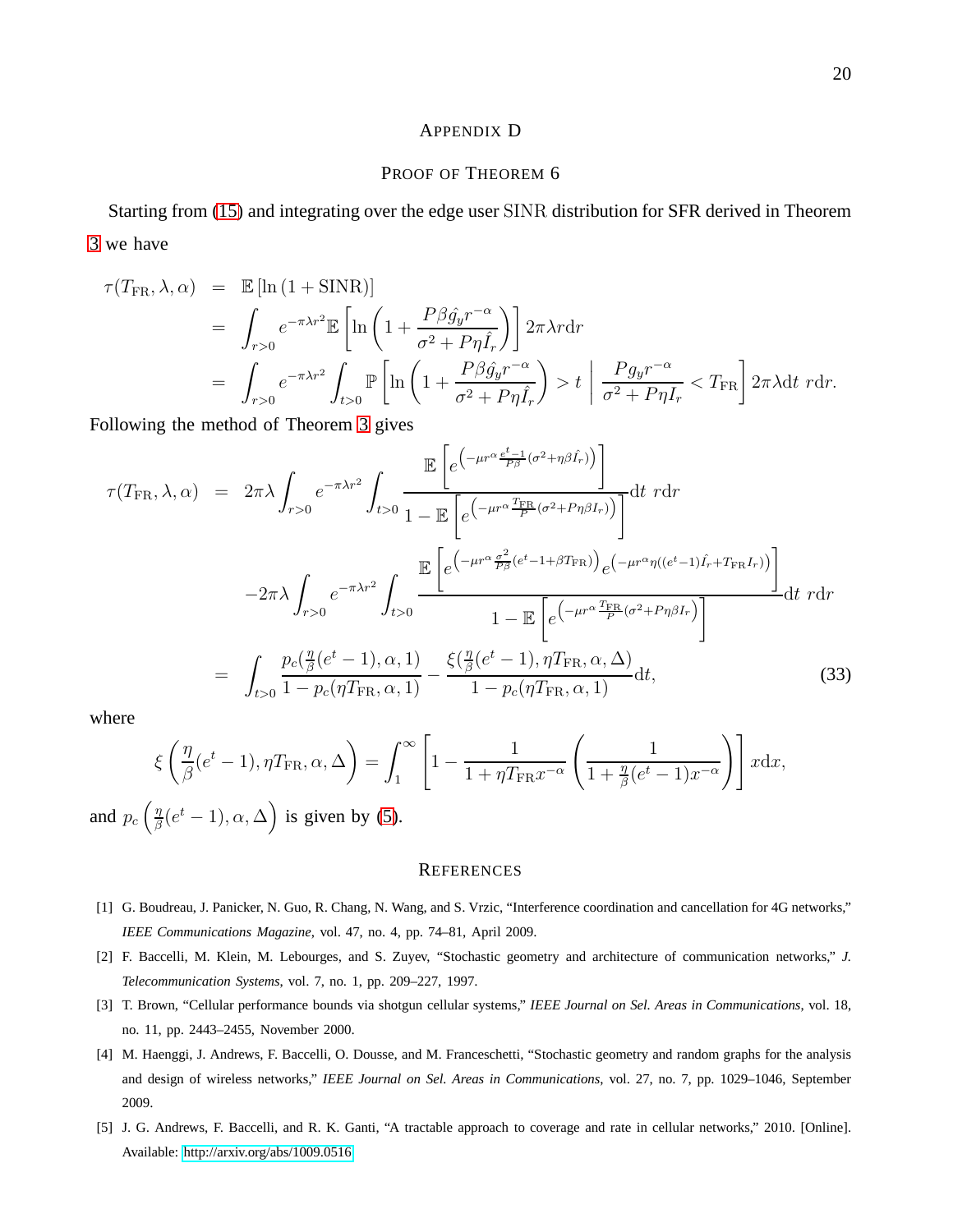- <span id="page-20-1"></span><span id="page-20-0"></span>[6] K. Begain, G. Rozsa, A. Pfening, and M. Telek, "Performance analysis of GSM networks with intelligent underlay-overlay," in *Proc. ISCC 2002. Seventh Intl. Symp. on Computers and Communications*, Taormina, Italy, July 2002, pp. 135–141.
- <span id="page-20-2"></span>[7] M. Sternad, T. Ottosson, A. Ahlen, and A. Svensson, "Attaining both coverage and high spectral efficiency with adaptive OFDM downlinks," in *Proc. IEEE Vehicular Technology Conf.*, vol. 4, Orlando, Florida, October 2003, pp. 2486–2490.
- <span id="page-20-3"></span>[8] J. Li, N. Shroff, and E. Chong, "A reduced-power channel reuse scheme for wireless packet cellular networks," *IEEE/ACM Trans. on Networking*, vol. 7, no. 6, pp. 818–832, December 1999.
- <span id="page-20-4"></span>[9] Huawei, "R1-050507: Soft frequency reuse scheme for UTRAN LTE," *3GPP TSG RAN WG1 Meeting #41*, May 2005.
- <span id="page-20-5"></span>[10] K. Doppler, C. Wijting, and K. Valkealahti, "Interference aware scheduling for soft frequency reuse," in *Proc. IEEE Vehicular Technology Conf.*, Barcelona, April 2009, pp. 1–5.
- <span id="page-20-6"></span>[11] R. Chang, Z. Tao, J. Zhang, and C. Kuo, "A graph approach to dynamic fractional frequency reuse (FFR) in multi-cell OFDMA networks," in *Proc. IEEE Intl. Conf. on Communications*, Dresden, Germany, June 2009, pp. 1–6.
- <span id="page-20-7"></span>[12] M. Assad, "Optimal fractional frequency reuse (FFR) in multicellular OFDMA system," in *Proc. IEEE Vechicular Technology Conf.*, Calgary, Alberta, September 2008, pp. 1–5.
- <span id="page-20-8"></span>[13] L. Fang and X. Zhang, "Optimal fractional frequency reuse in OFDMA based wireless networks," in *Proc. Intl. Conf. on Wireless Communications, Networking and Mobile Computing*, Crete Island, Greece, October 2008, pp. 1–4.
- <span id="page-20-9"></span>[14] S. Ali and V. Leung, "Dynamic frequency allocation in fractional frequency reused OFDMA networks," *IEEE Trans. on Wireless Communications*, vol. 8, no. 8, pp. 4286–4295, August 2009.
- <span id="page-20-10"></span>[15] M. Rahman and H. Yanikomeroglu, "Enhancing cell-edge performance: a downlink dynamic interference avoidance scheme with inter-cell coordination," *IEEE Trans. on Wireless Communications*, vol. 9, no. 4, pp. 1414–1425, April 2010.
- <span id="page-20-11"></span>[16] H. Fujii and H. Yoshino, "Theoretical capacity and outage rate of OFDMA cellular system with fractional frequency reuse," in *Proc. IEEE Vehicular Technology Conf.*, Singapore, May 2008, pp. 1676–1680.
- <span id="page-20-12"></span>[17] T. Novlan, J. Andrews, I. Sohn, R. Ganti, and A. Ghosh, "Comparison of fractional frequency reuse approaches in the OFDMA cellular downlink," in *Proc. IEEE Globecom*, Miami, Florida, December 2010, pp. 1–5.
- <span id="page-20-13"></span>[18] A. Alsawah and I. Fijalkow, "Optimal frequency-reuse partitioning for ubiquitous coverage in cellular systems," in *Proc. European Signal Processing Conf.*, Lausanne, Switzerland.
- <span id="page-20-14"></span>[19] L. Chen and D. Yuan, "Generalizing FFR by flexible sub-band allocation in OFDMA networks with irregular cell layout," in *Proc. IEEE Wireless Communications and Networking Conf.*, Sydney, Australia, April 2010, pp. 1–5.
- <span id="page-20-15"></span>[20] A. Hernandez, I. Guio, and A. Valdovinos, "Interference management through resource allocation in multi-cell OFDMA networks," in *Proc. IEEE Vehicular Technology Conf.*, Barcelona, April 2009, pp. 1–5.
- <span id="page-20-16"></span>[21] M. Al-Shalash, F. Khafizov, and Z. Chao, "Interference constrained soft frequency reuse for uplink ICIC in LTE networks," in *Proc. IEEE Intl. Symp. on Personal Indoor and Mobile Radio Communications*, Istanbul, Turkey, September 2010, pp. 1882–1887.
- <span id="page-20-17"></span>[22] S. Elayoubi and O. Ben Haddada, "Uplink intercell interference and capacity in 3G LTE systems," in *Proc. IEEE Intl. Conf. on Networks*, Adelaide, Australia, November 2007, pp. 537–541.
- <span id="page-20-18"></span>[23] A. Ghosh, J. Zhang, J. G. Andrews, and R. Muhamed, *Fundamentals of LTE*. Prentice Hall, 2010.
- <span id="page-20-19"></span>[24] F. Wamser, D. Mittelsta anddt, and D. Staehle, "Soft frequency reuse in the uplink of an OFDMA network," in *Proc. IEEE Vehicular Technology Conf.*, Taipei, Taiwan, May 2010, pp. 1–5.
- <span id="page-20-20"></span>[25] S. Hamouda, C. Yeh, J. Kim, S. Wooram, and D. S. Kwon, "Dynamic hard fractional frequency reuse for mobile WiMAX," Galveston, Texas, March 2009, pp. 1–6.
- <span id="page-20-21"></span>[26] H. S. C. Chen, "Adaptive frequency reuse in IEEE 802.16m," *IEEE C802.16m-08/702*, 2008.
- [27] D. Stoyan, W. Kendall, and J. Mecke, *Stochastic Geometry and Its Applications, 2nd Edition*. John Wiley and Sons, 1996.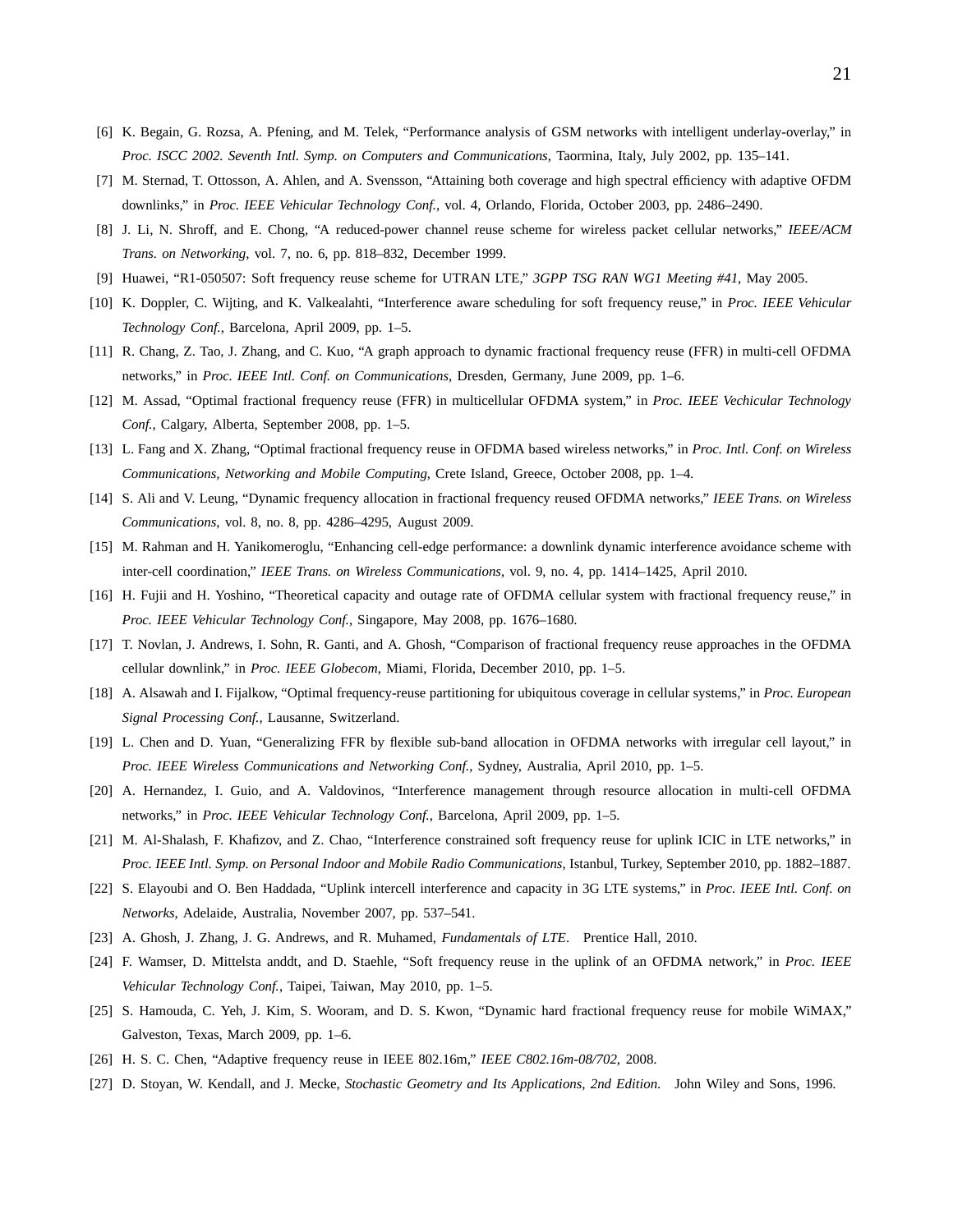

<span id="page-21-0"></span>Fig. 1. Strict FFR (left) and SFR (right) deployments with  $\Delta = 3$  cell-edge reuse factor in a standard hexagonal grid model. The Poisson model maintains the resource partitions, but they are no longer of uniform geographical size or shape.



<span id="page-21-1"></span>Fig. 2. Comparison of analytical coverage probability expressions for edge users using the Poisson model versus Monte-Carlo simulations with no noise,  $\Delta = 3$ ,  $T_{FR} = 1$ dB, and  $\alpha = 4$ . The sharp cutoffs in the no reuse and reuse-3 curves are a result of those strategies not allocating a new sub-band to users with SINR below the coverage threshold  $T_{\rm FR}$ , unlike the FFR strategies.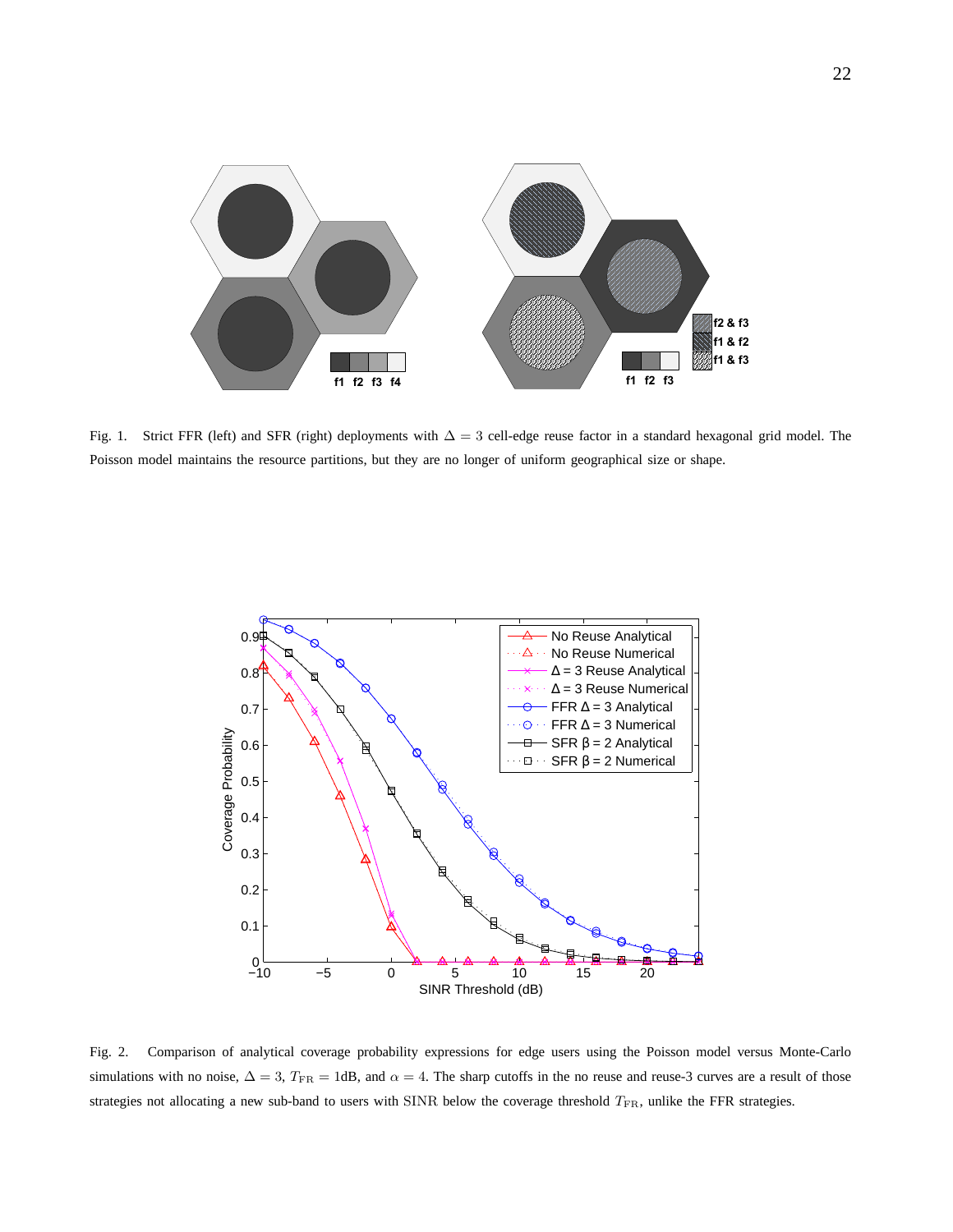

<span id="page-22-0"></span>Fig. 3. Comparison of the SINR distribution of cell-edge users of SFR with different  $\beta$  power-control factors,  $T_{\text{FR}} = 1$ dB, no noise, and  $\alpha = 4$  with Strict FFR and the derived lower and upper bounds.

<span id="page-22-1"></span>

<span id="page-22-2"></span>Fig. 4. Edge user coverage probability comparison between Poisson-model, grid model, and actual base station locations for Strict FFR (left) and SFR (right) with  $T_{\text{FR}} = 1$ dB,  $\Delta = 3$ , no noise, and  $\alpha = 4$ .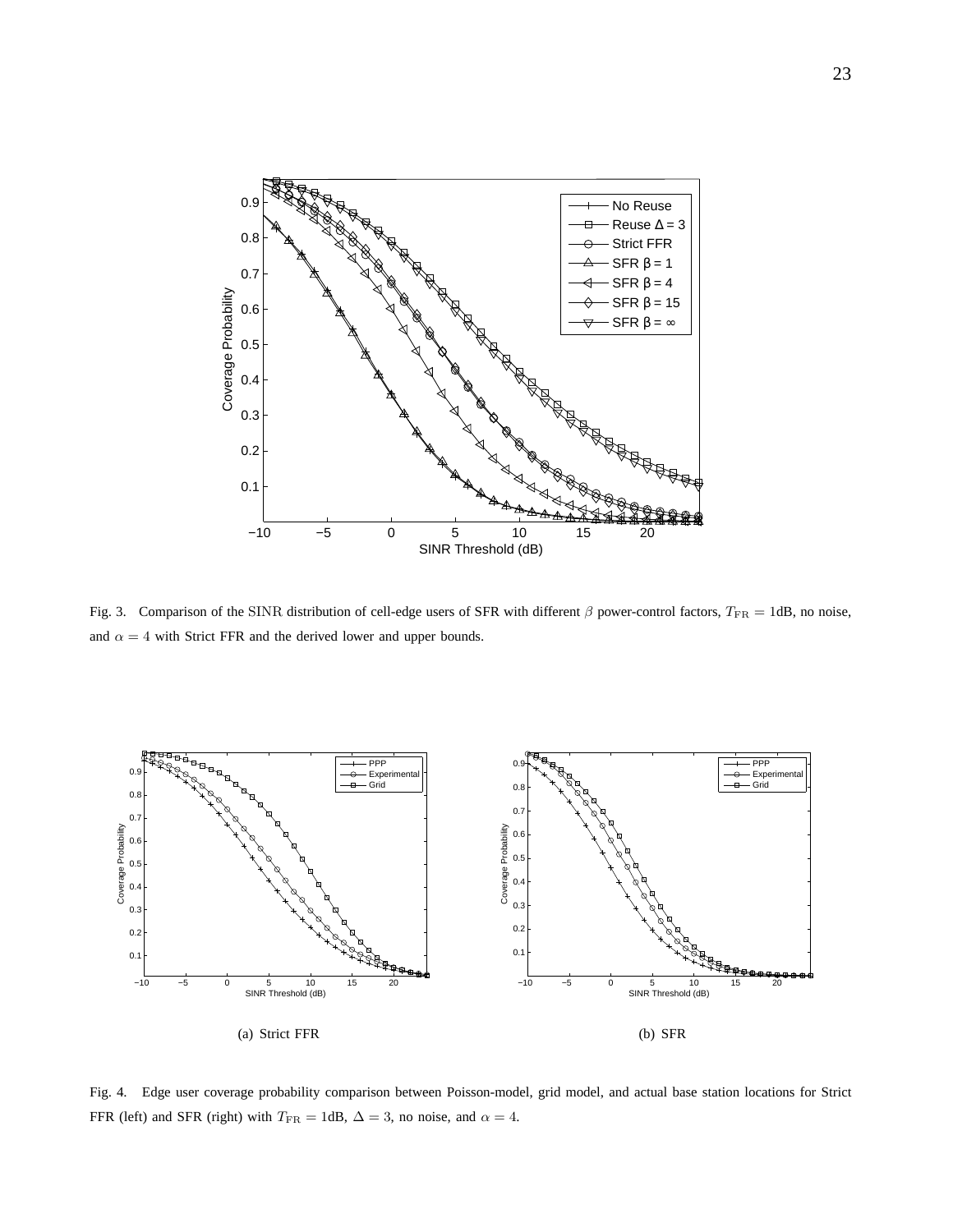

<span id="page-23-0"></span>Fig. 5. Average edge user capacity for different reuse strategies with no noise and  $\alpha = 4$  as a function of a function of the SINR threshold TFR. The rates for Strict FFR and SFR are additionally compared with the analytical expressions derived in Section [V.](#page-10-0)



<span id="page-23-1"></span>Fig. 6. Average sum capacity for different reuse strategies with  $T_{FR} = 3$ dB, no noise, and  $\alpha = 4$  as a function of the number of FFR sub-bands allocated for edge users.